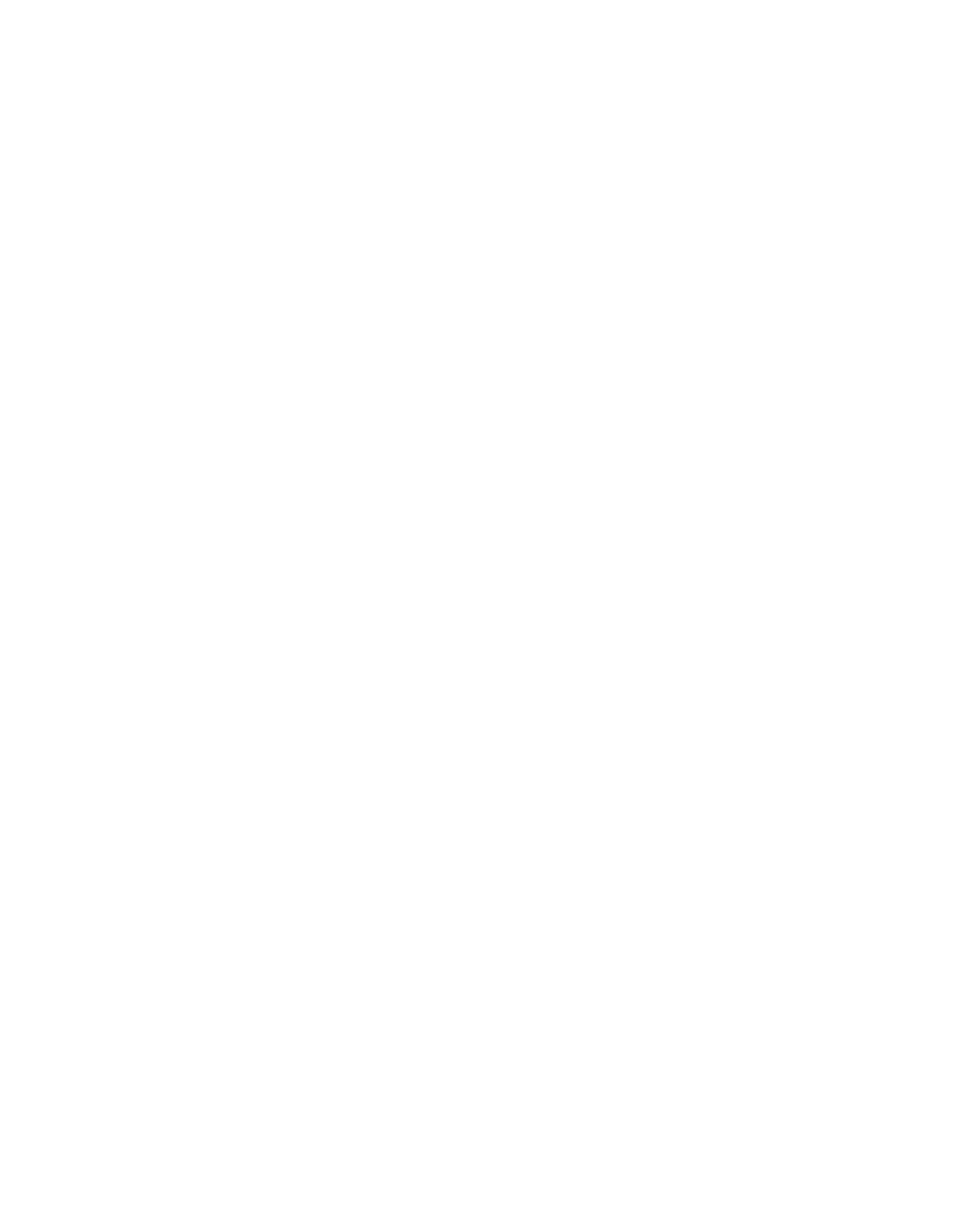### **TABLE OF CONTENTS**

| H.1   | CONCEPTUAL FRAMEWORK FOR ASSESSING EFFECTS FROM SOUND-PRODUCING ACTIVITIES H-1       |  |
|-------|--------------------------------------------------------------------------------------|--|
| H.2   |                                                                                      |  |
| H.2.1 |                                                                                      |  |
| H.2.2 |                                                                                      |  |
| H.2.3 |                                                                                      |  |
| H.2.4 |                                                                                      |  |
| H.2.5 |                                                                                      |  |
| H.2.6 |                                                                                      |  |
| H.3   | CONCEPTUAL FRAMEWORK FOR ASSESSING EFFECTS FROM ENERGY-PRODUCING ACTIVITIES  H-15    |  |
| H.3.1 |                                                                                      |  |
| H.3.2 |                                                                                      |  |
| H.3.3 |                                                                                      |  |
| H.4   | CONCEPTUAL FRAMEWORK FOR ASSESSING EFFECTS FROM PHYSICAL DISTURBANCE OR STRIKE  H-17 |  |
| H.4.1 |                                                                                      |  |
| H.4.2 |                                                                                      |  |
| H.4.3 |                                                                                      |  |
| H.5   |                                                                                      |  |
| H.5.1 |                                                                                      |  |
| H.5.2 |                                                                                      |  |
| H.5.3 |                                                                                      |  |
| H.6   |                                                                                      |  |
| H.6.1 |                                                                                      |  |
| H.6.2 |                                                                                      |  |
| H.6.3 |                                                                                      |  |
|       |                                                                                      |  |

# **LIST OF TABLES**

There are no tables in this section.

### **LIST OF FIGURES**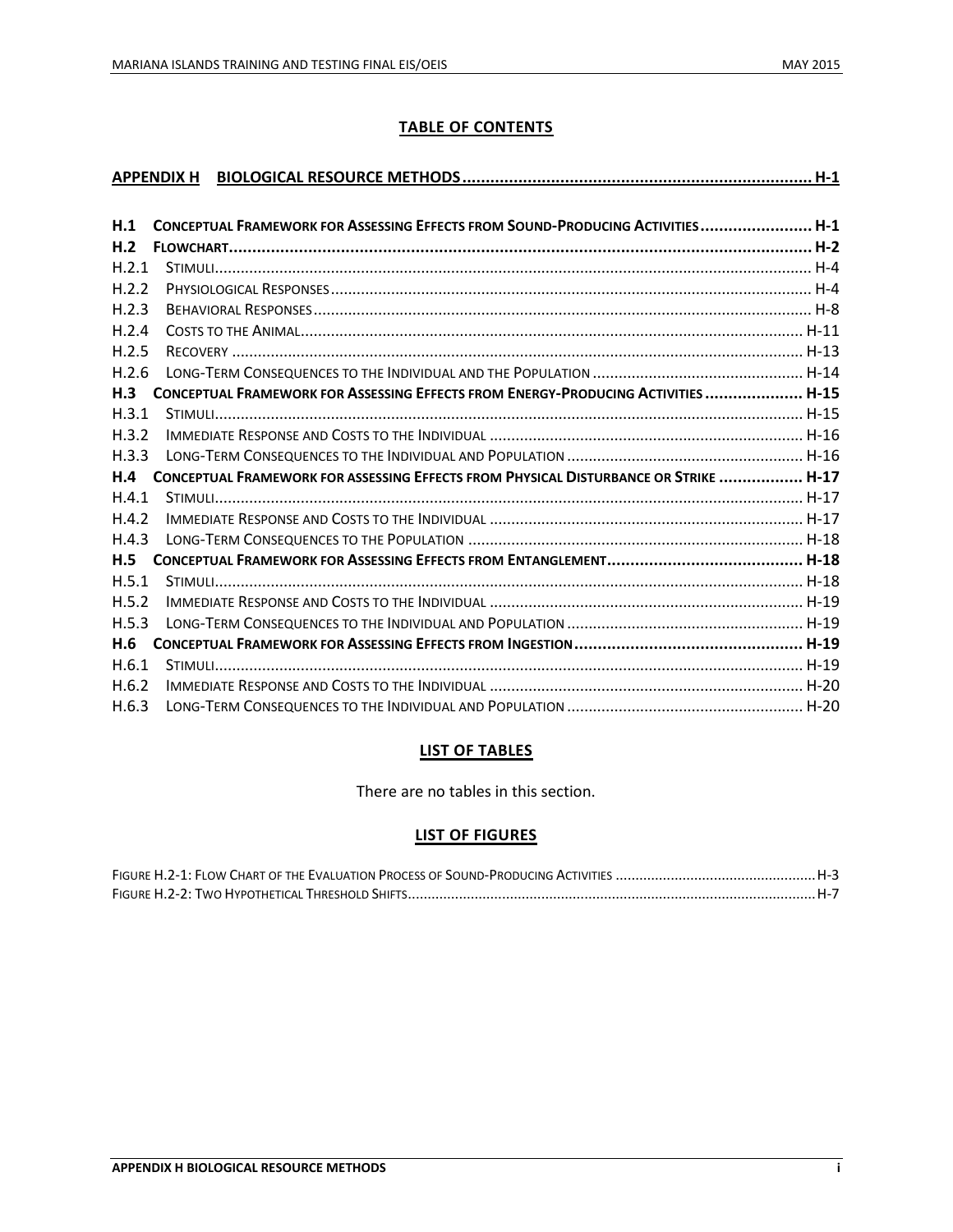This Page Intentionally Left Blank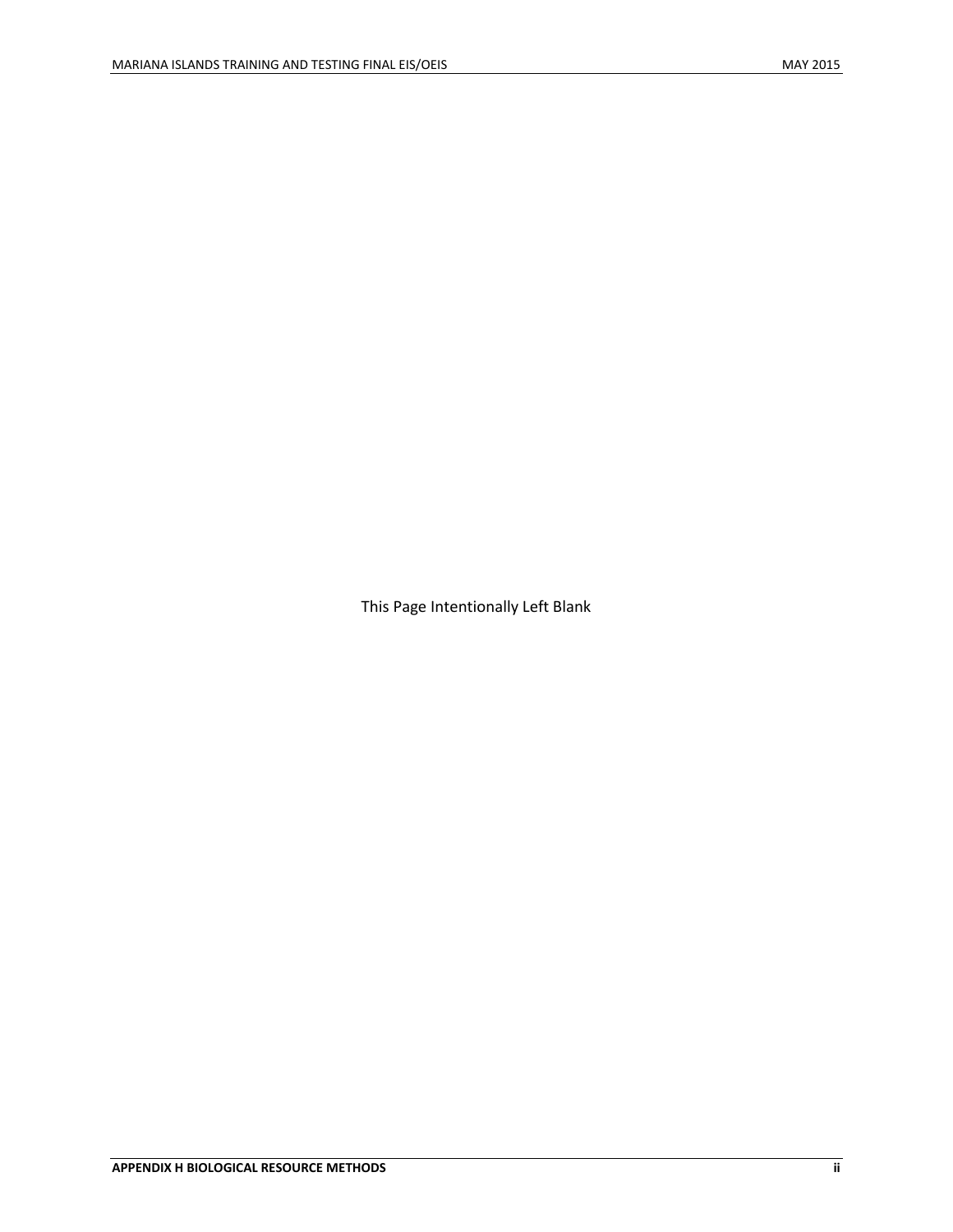# <span id="page-4-0"></span>**APPENDIX H BIOLOGICAL RESOURCE METHODS**

Appendix H outlines the conceptual framework for assessing effects on biological resources from sound-producing activities, energy-producing activities, physical disturbance or strike, entanglement, and ingestion.

# <span id="page-4-1"></span>**H.1 CONCEPTUAL FRAMEWORK FOR ASSESSING EFFECTS FROM SOUND-PRODUCING ACTIVITIES**

This conceptual framework describes the different types of effects that are possible and the potential relationships between sound stimuli and long-term consequences for the individual and population. The conceptual framework is central to the assessment of acoustic-related effects and is consulted multiple times throughout the process. It describes potential effects and the pathways by which an acoustic stimulus or sound-producing activity can potentially affect animals. The conceptual framework qualitatively describes costs to the animal (e.g., expended energy or missed feeding opportunity) that may be associated with specific reactions. Finally, the conceptual framework outlines the conditions that may lead to long-term consequences for the individual and population if the animal cannot fully recover from the short-term effects. Within each biological resource section (e.g., marine mammals, birds, and fish,) the detailed methods to predict effects to specific taxa are derived from this conceptual framework.

An animal is considered "exposed" to a sound if the received sound level at the animal's location is above the background ambient noise level within a similar frequency band. A variety of effects may result from exposure to sound-producing activities. The severity of these effects can vary greatly between minor effects that have no real cost to the animal, to more severe effects that may have lasting consequences. Whether a marine animal is significantly affected must be determined from the best available scientific data regarding the potential physiological and behavioral responses to sound-producing activities and the possible costs and long-term consequences of those responses.

The major categories of potential effects are:

- Direct trauma
- Auditory fatigue
- Auditory masking
- Behavioral reactions
- Physiological stress

Direct trauma refers to injury to organs or tissues of an animal as a direct result of an intense sound wave or shock wave impinging upon or passing through its body. Potential impacts on an animal's internal tissues and organs are assessed by considering the characteristics of the exposure and the response characteristics of the tissues. Trauma can be mild and fully recoverable, with no long-term repercussions to the individual or population, or more severe, with the potential for lasting effects or, in some cases, mortality.

Auditory fatigue may result from over-stimulation of the delicate hair cells and tissues within the auditory system. The most familiar effect of auditory fatigue is hearing loss, also called a noise-induced threshold shift, meaning an increase in the hearing threshold.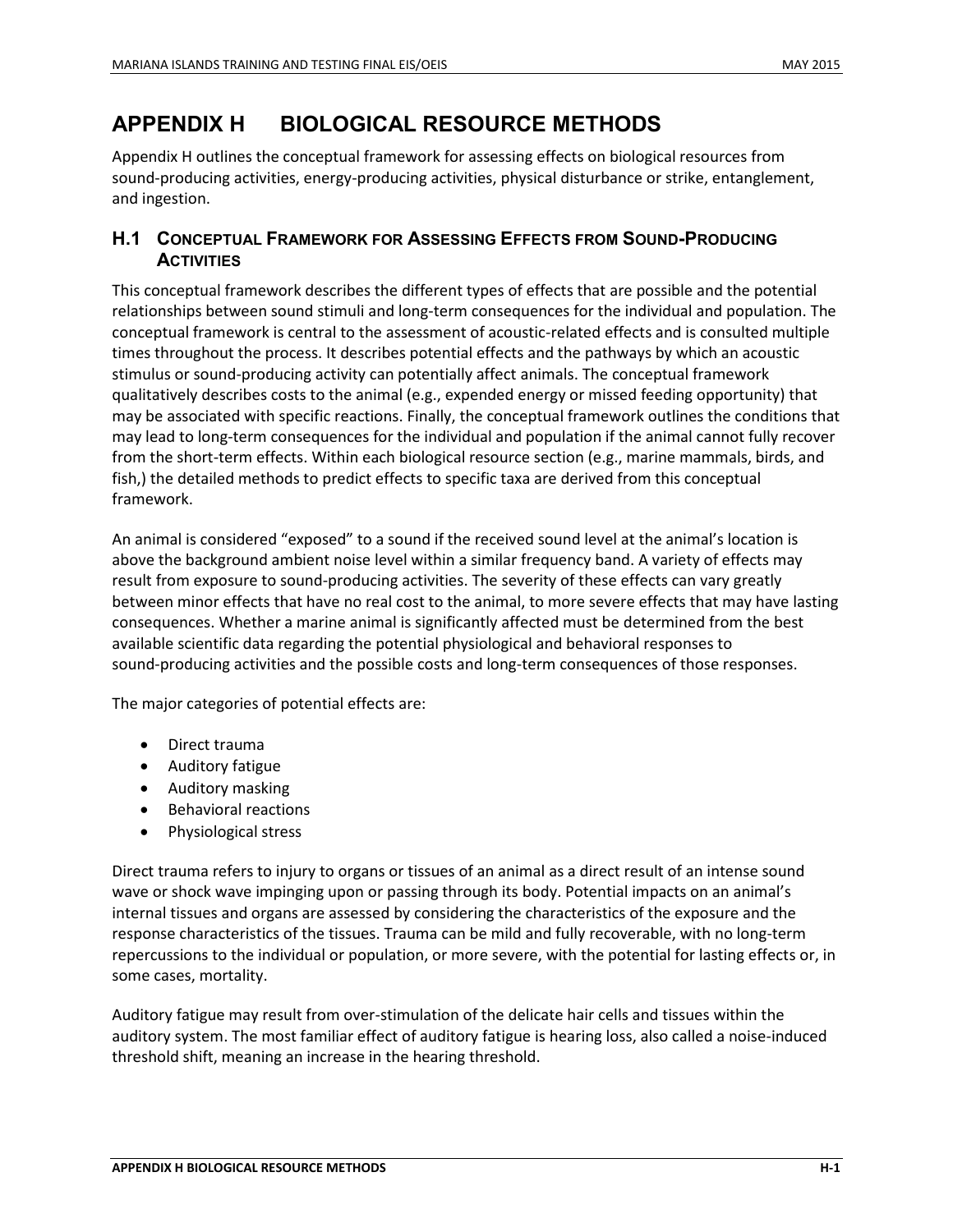Audible natural and artificial sounds can potentially result in auditory masking, a condition that occurs when noise interferes with an animal's ability to hear other sounds and may affect the animal's ability to communicate, such as requiring the animal to adjust the frequency or loudness of its call. Masking occurs when the perception of a sound is interfered with by a second sound, and the probability of masking increases as the two sounds increase in similarity and the masking sound increases in level. It is important to distinguish auditory fatigue, which persists after the sound exposure, from masking, which occurs only during the sound exposure.

Marine animals naturally experience physiological stress as part of their normal life histories. Changing weather and ocean conditions, exposure to diseases and naturally occurring toxins, lack of prey availability, social interactions with conspecifics (members of the same species), and interactions with predators all contribute to the stress a marine animal naturally experiences. The physiological response to a stressor, often termed the stress response, is an adaptive process that helps an animal cope with changing external and internal environmental conditions. However, too much of a stress response can be harmful to an animal, resulting in physiological dysfunction. In some cases, naturally occurring stressors can have profound impacts on animals. Sound-producing activities have the potential to provide additional stress, which must be considered, not only for its direct impact on an animal's behavior but also for contributing to an animal's chronic stress level.

A sound-producing activity can cause a variety of behavioral reactions in animals ranging from very minor and brief, to more severe reactions such as aggression or prolonged flight. The acoustic stimuli can cause a stress reaction (i.e., startle or annoyance); they may act as a cue to an animal that has experienced a stress reaction in the past to similar sounds or activities, or that acquired a learned behavioral response to the sounds from conspecifics. An animal may choose to deal with these stimuli or ignore them based on the severity of the stress response, the animal's past experience with the sound, as well as other stimuli present in the environment. If an animal chooses to react to the acoustic stimuli, then the behavioral responses fall into two categories: alteration of an ongoing behavior pattern or avoidance. The specific type and severity of these reactions helps determine the costs and ultimate consequences to the individual and population.

# <span id="page-5-0"></span>**H.2 FLOWCHART**

[Figure H.2-1](#page-6-0) is a flowchart that diagrams the process used to evaluate the potential effects on marine animals from sound-producing activities. The shape and color of each box on the flowchart represent either a decision point in the analysis (green diamonds); specific processes such as responses, costs, or recovery (blue rectangles); external factors to consider (purple parallelograms); and final outcomes for the individual or population (orange ovals and rectangles). Each box is labeled for reference throughout the appendix. For simplicity, sound is used to include not only acoustic waves but also shock waves generated from explosive sources. The supporting text in the appendix clarifies those instances where it is necessary to distinguish between the two phenomena.

Box A1, the Sound-Producing Activity, is the source of the sound stimuli and therefore the starting point in the analysis. Each of the five major categories of potential effects (i.e., direct trauma, auditory fatigue, masking, behavioral response, and stress) are presented as pathways that flow from left to right across the diagram. Pathways are not exclusive, and each must be followed until it can be concluded that an animal is not at risk for that specific effect. The vertical columns show the steps in the analysis used to examine each of the effects pathways. These steps proceed from the stimuli, to the physiological responses, to any potential behavioral responses, to the costs to the animal, to the recovery of the animal, and finally to the long-term consequences for the individual and population.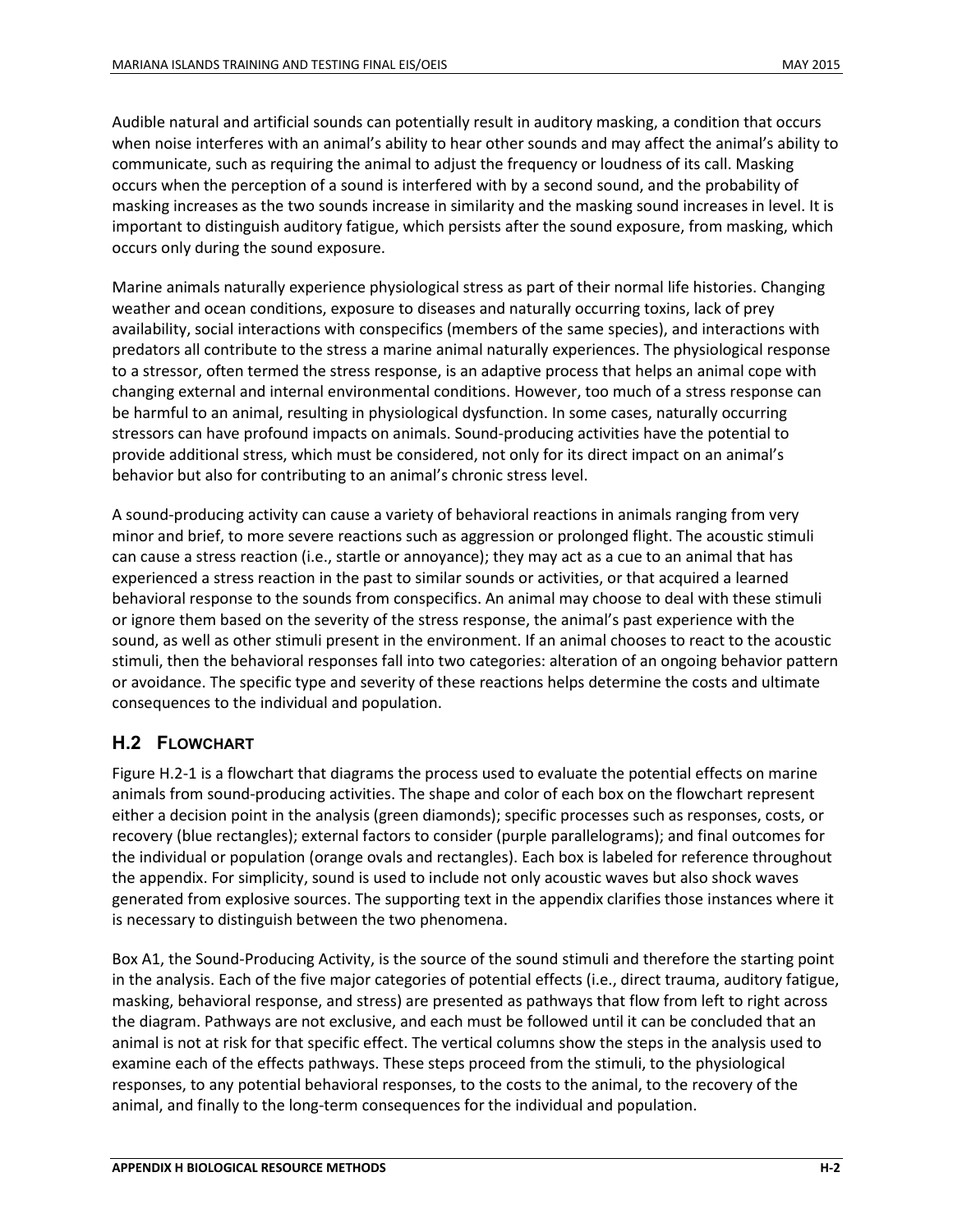

<span id="page-6-0"></span>**Figure H.2-1: Flow Chart of the Evaluation Process of Sound-Producing Activities**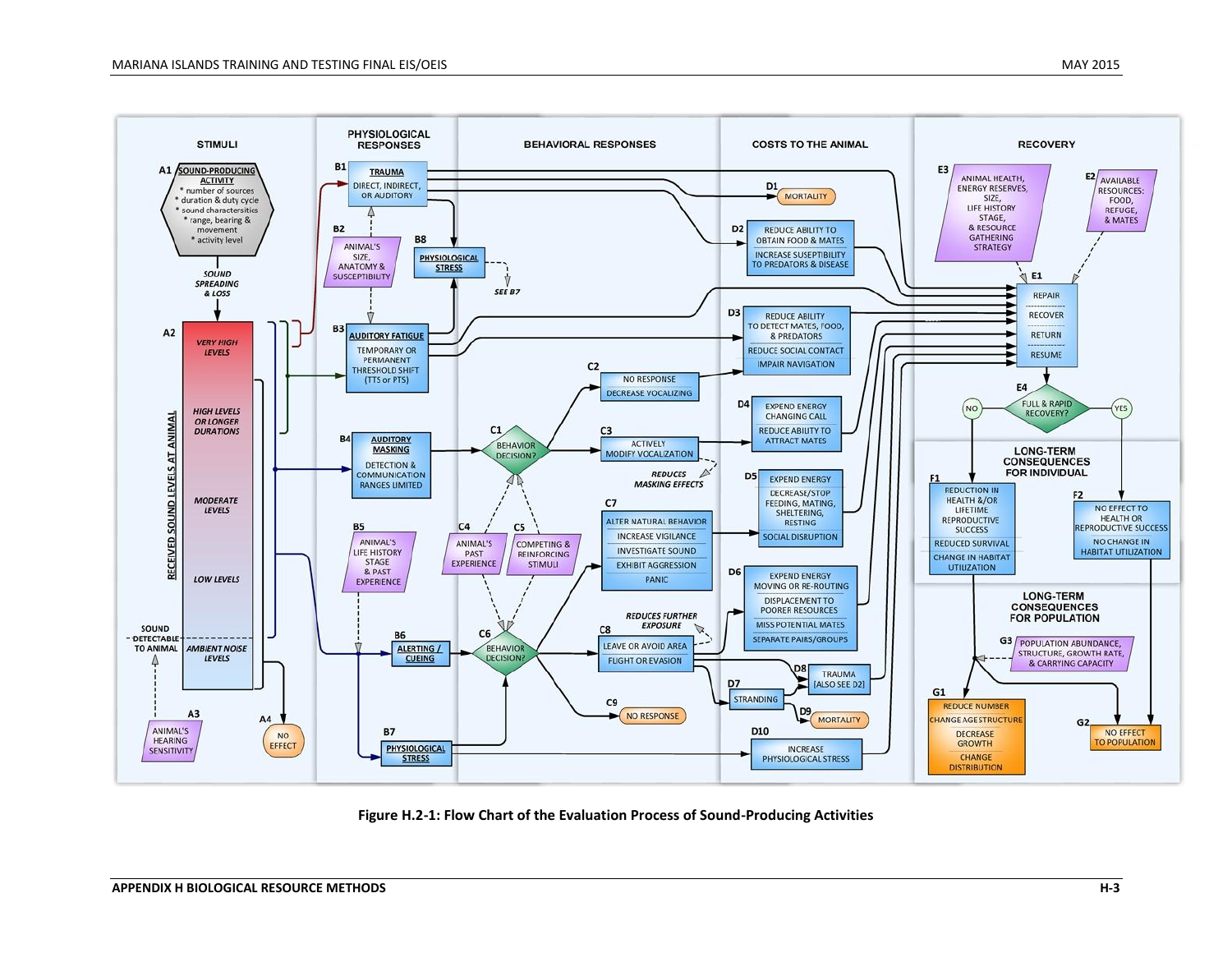### <span id="page-7-0"></span>**H.2.1 STIMULI**

The first step in predicting whether a sound-producing activity is capable of causing an effect on a marine animal is to define the stimuli experienced by the animal. The stimuli include the sound-producing activity, the surrounding acoustical environment, and the characteristics of the sound when it reaches the animal, and whether the animal can detect the sound.

Sounds emitted from a sound-producing activity (Box A1) travel through the environment to create a spatially variable sound field. There can be any number of individual sound sources in a given activity, each with its own unique characteristics. For example, a Navy training exercise may involve several ships and aircraft, several types of sonar, and several types of ordnance. Each of the individual sound sources has unique characteristics: source level, frequency, duty cycle, duration, and rise-time (i.e., impulsive vs. non-impulsive). Each source also has a range, depth/altitude, bearing and directionality, and movement relative to the animal.

Environmental factors such as temperature, salinity, bathymetry, bottom type, and sea state all impact how sound spreads through the environment and how sound decreases in amplitude between the source and the receiver (individual animal). Mathematical calculations and computer models are used to predict how the characteristics of the sound will change between the source and the animal under a range of realistic environmental conditions for the locations where sound-producing activities occur.

The details of the overall activity may also be important to place the potential effects into context and help predict the range of severity of the probable reactions. The overall activity level (e.g., number of ships and aircraft involved in exercise); the number of sound sources within the activity; the activity duration; and the range, bearing, and movement of the activity relative to the animal are all considered.

The received sound at the animal and the number of times the sound is experienced (i.e., repetitive exposures) (Box A2) determines the range of possible effects. Sounds that are higher than the ambient noise level and within an animal's hearing sensitivity range (Box A3) have the potential to cause effects. Very high exposure levels may have the potential to cause trauma; high-level exposures, long-duration exposures, or repetitive exposures may potentially cause auditory fatigue; lower-level exposures may potentially lead to masking; all perceived levels may lead to stress; and many sounds, including sounds that are not detectable by the animal, would have no effect (Box A4).

# <span id="page-7-1"></span>**H.2.2 PHYSIOLOGICAL RESPONSES**

Physiological Responses include direct trauma, hearing loss, auditory masking, and stress. The magnitude of the involuntary response is predicted based on the characteristics of the acoustic stimuli and the characteristics of the animal (species, susceptibility, life history stage, size, and past experiences).

### **Trauma**

Physiological responses to sound stimulation may range from mechanical vibration (with no resulting adverse effects) to tissue trauma (injury). Direct trauma (Box B1) refers to the direct injury of tissues and organs by sound waves impinging upon or traveling through an animal's body. Marine animals' bodies, especially their auditory systems, are well adapted to large hydrostatic pressures and large, but relatively slow, pressure changes that occur with changing depth. However, mechanical trauma may result from exposure to very-high-amplitude sounds when the elastic limits of the auditory system are exceeded or when animals are exposed to intense sounds with very rapid rise times, such that the tissues cannot respond adequately to the rapid pressure changes. Trauma to marine animals from sound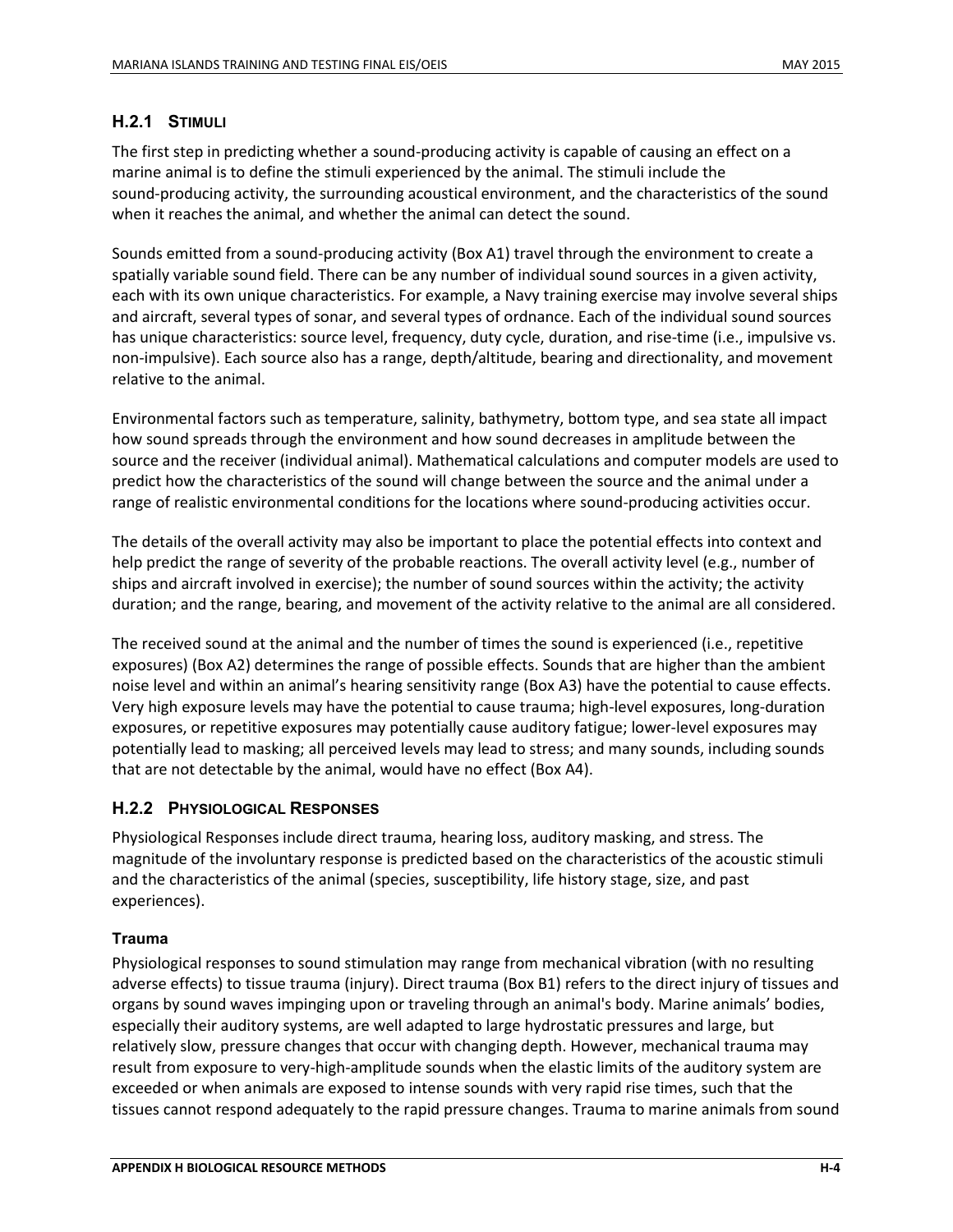exposure requires high received levels. Trauma effects therefore normally only occur with very-high-amplitude, often impulsive, sources, and at relatively close range, which limits the number of animals likely exposed to trauma-inducing sound levels.

Direct trauma includes both auditory and non-auditory trauma. Auditory trauma is the direct mechanical injury to hearing-related structures, including tympanic membrane rupture, disarticulation of the middle ear ossicles, and trauma to the inner ear structures such as the organ of Corti and the associated hair cells. Auditory trauma differs from auditory fatigue in that the latter involves the overstimulation of the auditory system at levels below those capable of causing direct mechanical damage. Auditory trauma is always injurious but can be temporary. One of the most common consequences of auditory trauma is hearing loss (see below).

Non-auditory trauma can include hemorrhaging of small blood vessels and the rupture of gas-containing tissues such as the lung, swim bladder, or gastrointestinal tract. After the ear (or other sound-sensing organs), these are usually the most sensitive organs and tissues to acoustic trauma. An animal's size and anatomy are important in determining its susceptibility to trauma (Box B2), especially non-auditory trauma. Larger size indicates more tissue to protect vital organs that might be otherwise susceptible (i.e., there is more attenuation of the received sound before it impacts non-auditory structures). Therefore, larger animals should be less susceptible to trauma than smaller animals. In some cases, acoustic resonance of a structure may enhance the vibrations resulting from noise exposure and result in an increased susceptibility to trauma. Resonance is a phenomenon that exists when an object is vibrated at a frequency near its natural frequency of vibration, or the particular frequency at which the object vibrates most readily. The size, geometry, and material composition of a structure determine the frequency at which the object will resonate. The potential for resonance is determined by comparing the sound frequencies with the resonant frequency and damping of the tissues. Because most biological tissues are heavily damped, the increase in susceptibility from resonance is limited.

Vascular and tissue bubble formation resulting from sound exposure is a hypothesized mechanism of indirect trauma to marine animals. The risk of bubble formation from one of these processes, called rectified diffusion, is based on the amplitude, frequency, and duration of the sound (Crum and Mao 1996) and an animal's tissue nitrogen gas saturation at the time of the exposure. Rectified diffusion is the growth of a bubble that fluctuates in size because of the changing pressure field caused by the sound wave. An alternative, but related, hypothesis has also been suggested: stable microbubbles could be destabilized by high-level sound exposures such that bubble growth then occurs through static diffusion of gas out of gas-supersaturated tissues. Bubbles have also been hypothesized to result from changes in the dive behavior of marine mammals as a result of sound exposure (Jepson et al. 2003). Vascular bubbles produced by this mechanism would not be a physiological response to the sound exposure, but a cost to the animal because of the change in behavior (Sectio[n H.2.4,](#page-14-0) Costs to the Animal). Under either of these hypotheses, several things could happen: (1) bubbles could grow to the extent that vascular blockage (emboli) and tissue hemorrhage occur, (2) bubbles could develop to the extent that a complement immune response is triggered or the nervous tissue is subjected to enough localized pressure that pain or dysfunction occurs, or (3) the bubbles could be cleared by the lung without negative consequence to the animal. Although rectified diffusion is a known phenomenon, its applicability to diving marine animals exposed to sound is questionable; animals would need to be highly supersaturated with gas and very close to a high-level sound source (Crum et al. 2005). The other two hypothesized phenomena are largely theoretical and have not been demonstrated under realistic exposure conditions.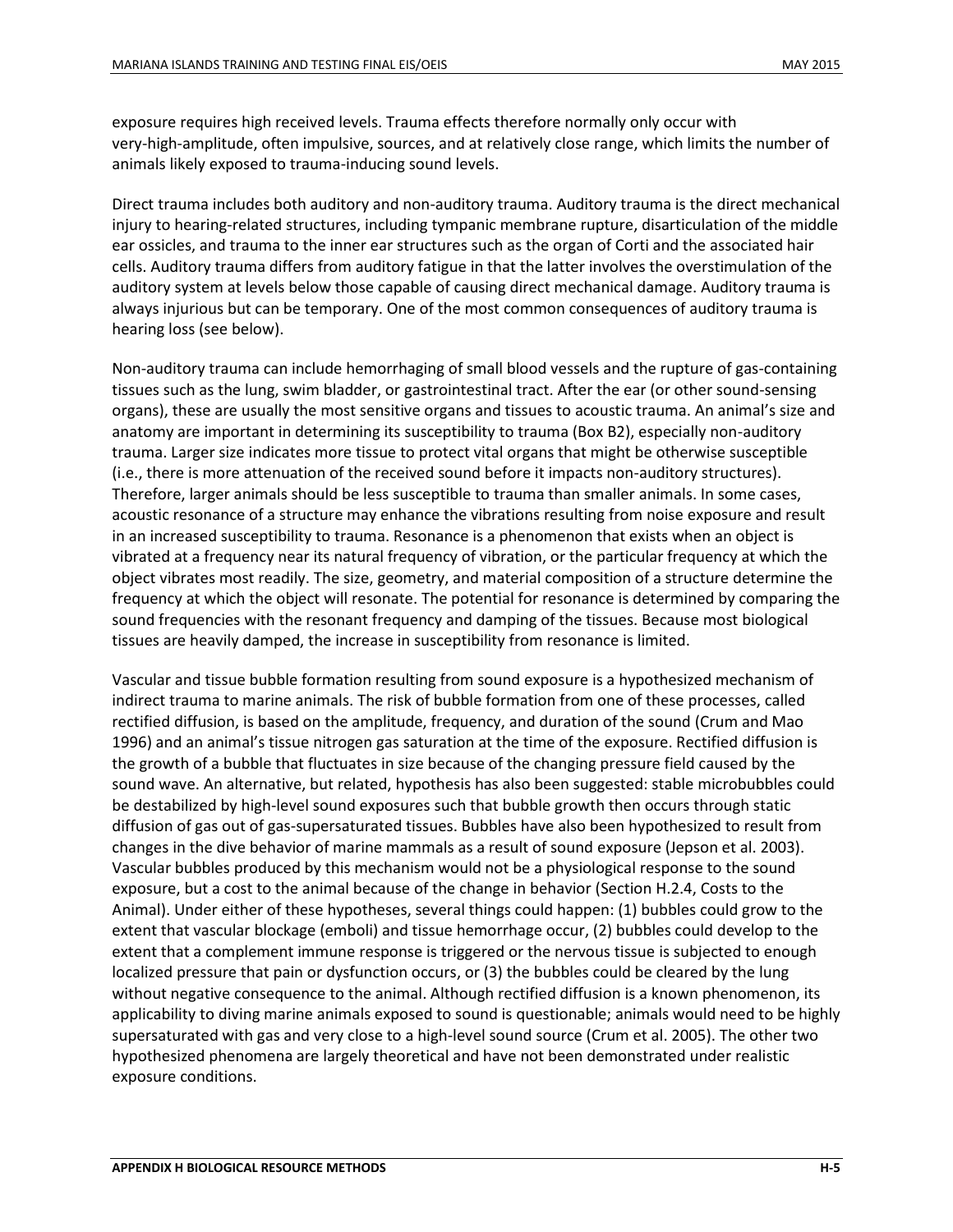### **Auditory Fatigue**

Auditory fatigue is a reduction in hearing ability resulting from overstimulation to sounds. The mechanisms responsible for auditory fatigue differ from auditory trauma and may consist of a variety of mechanical and biochemical processes, including physical damage or distortion of the tympanic membrane (not including tympanic membrane rupture) and cochlear hair cell stereocilia, oxidative stress-related hair cell death, changes in cochlear blood flow, and swelling of cochlear nerve terminals resulting from glutamate excitotoxicity (Henderson et al. 2006; Kujawa and Liberman 2009). Although the outer hair cells are the most prominent target for fatigue effects, severe noise exposures may also result in inner hair cell death and loss of auditory nerve fibers (Henderson et al. 2006). Auditory fatigue is possibly the best studied type of effect from sound exposures in marine and terrestrial animals, including humans. The characteristics of the received sound stimuli are used and compared to the animal's hearing sensitivity and susceptibility to noise (Box A3) to determine the potential for auditory fatigue.

Auditory fatigue manifests itself as hearing sensitivity loss, called a noise-induced threshold shift. A threshold shift may be either permanent threshold shift (PTS), or temporary threshold shift (TTS). Note that the term "auditory fatigue" is often used to mean a TTS; however, in this analysis, a more general meaning to differentiate fatigue mechanisms (e.g., metabolic exhaustion and distortion of tissues) from auditory trauma mechanisms (e.g., physical destruction of cochlear tissues occurring at the time of exposure) is used.

The distinction between PTS and TTS is based on whether there is a complete recovery of hearing sensitivity following a sound exposure. If the threshold shift eventually returns to zero (the animal's hearing returns to pre-exposure value), the threshold shift is a TTS. If the threshold shift does not return to zero but leaves some finite amount of threshold shift, then that remaining threshold shift is a PTS. [Figure H.2-2](#page-10-0) shows one hypothetical threshold shift that completely recovers, a TTS, and one that does not completely recover, leaving some PTS.

The relationship between TTS and PTS is complicated and poorly understood, even in humans and terrestrial mammals, where numerous studies failed to delineate a clear relationship between the two. Relatively small amounts of TTS (e.g., less than 40–50 decibels [dB] measured 2 minutes after exposure) will recover with no apparent long-term effects; however, terrestrial mammal studies revealed that large amounts of TTS (e.g., approximately 40 dB measured 24 hours after exposure) can result in permanent neural degeneration, despite the hearing thresholds returning to normal (Kujawa and Liberman 2009). The amounts of TTS induced by Kujawa and Liberman (2009) were described as being "at the limits of reversibility." It is unknown whether smaller amounts of TTS can result in similar neural degeneration, or if effects would translate to other species such as marine animals.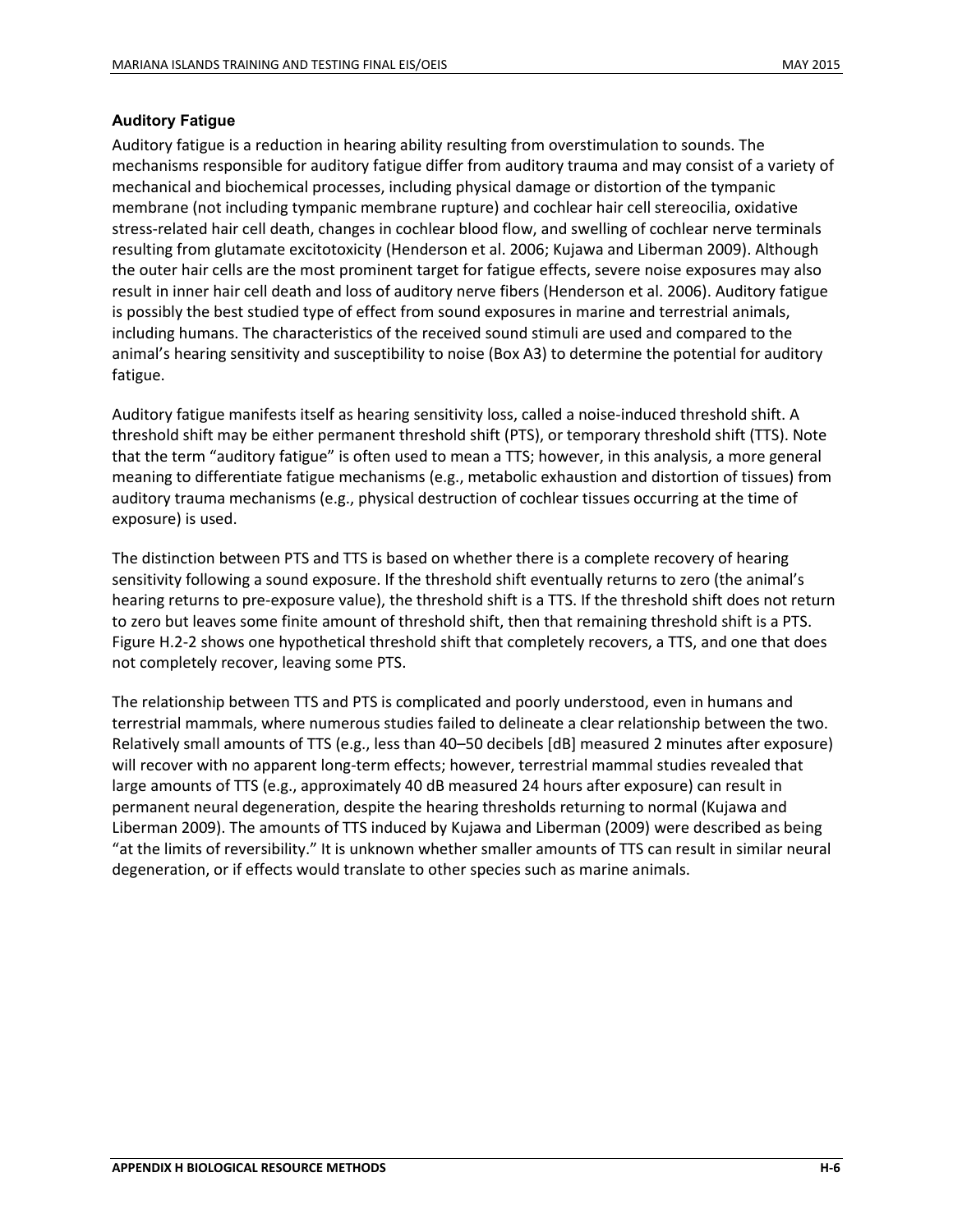

**Figure H.2-2: Two Hypothetical Threshold Shifts**

<span id="page-10-0"></span>The amplitude, frequency, duration, and temporal pattern of the sound exposure are important parameters for predicting the potential for auditory fatigue. Duration is particularly important because auditory fatigue is exacerbated with prolonged exposure time. The frequency of the sound also plays an important role in susceptibility to hearing loss. Experiments show that animals are most susceptible to fatigue (Box B3) within their most sensitive hearing range. Sounds outside of an animal's audible frequency range do not cause fatigue.

The greater the degree of threshold shift, the smaller the ocean space within which an animal can detect biologically relevant sounds and communicate. This is referred to as reducing an animal's "acoustic space." This reduction can be estimated given the amount of threshold shift incurred by an animal.

### **Auditory and Communication Masking**

Auditory masking occurs if the noise from an activity interferes with an animal's ability to detect, understand, elicit, or recognize biologically relevant sounds of interest (Box B4). "Noise" refers to unwanted or unimportant sounds that mask an animal's ability to hear "sounds of interest" and affect an animal's ability to generate sounds (or call). A sound of interest refers to a sound that is potentially being detected. Sounds of interest include echolocation clicks; sounds from predators; natural, abiotic sounds that may aid in navigation; and reverberation, which can give an animal information about its location and orientation within the ocean. Sounds of interest are frequently generated by conspecifics such as offspring, mates, and competitors.

The frequency, received level, and duty cycle of the noise determine the potential degree of auditory masking. Similar to hearing loss, the greater the degree of masking, the smaller the ocean space within which an animal can detect biologically relevant sounds.

### **Physiological Stress**

If a sound is detected (i.e., heard or sensed) by an animal, a stress response can occur (Box B7); or the sound can cue or alert the animal (Box B6) without a direct, measurable stress response. If an animal suffers trauma or auditory fatigue, a physiological stress response will occur (Box B8). A stress response is a physiological change resulting from a stressor that is meant to help the animal deal with the stressor. The generalized stress response is characterized by a release of hormones (Reeder and Kramer 2005); however, it is now acknowledged that other chemicals produced in a stress response (e.g., stress markers) exist. For example, a release of reactive oxidative compounds, as occurs in noise-induced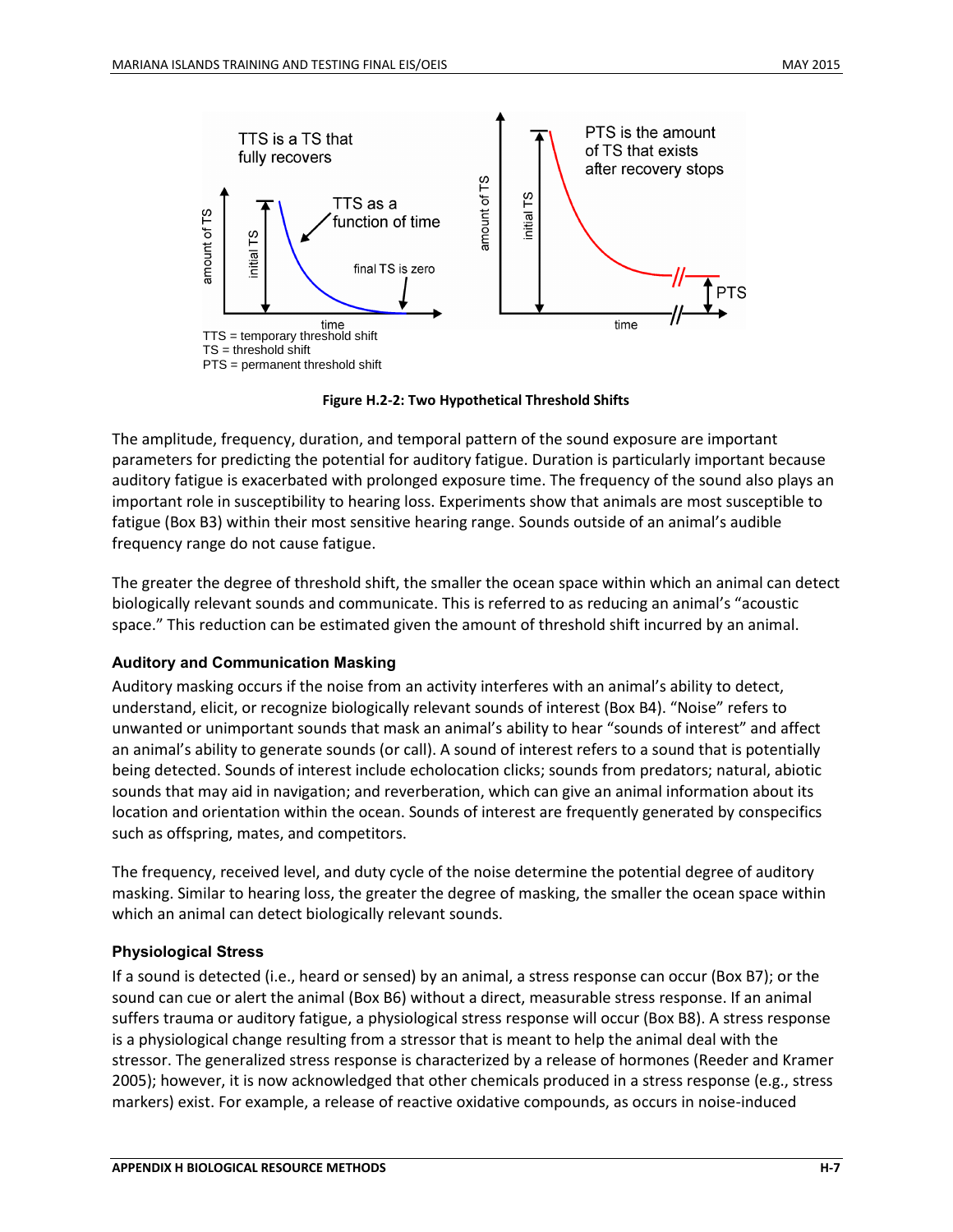hearing loss (Henderson et al. 2006), occurs in response to some acoustic stressors. Stress hormones include those produced by the sympathetic nervous system, norepinephrine and epinephrine (i.e., the catecholamines), which produce elevations in the heart and respiration rate, increase awareness, and increase the availability of glucose and lipid for energy. Other stress hormones are the glucocorticoid steroid hormones cortisol and aldosterone, which are produced by the adrenal gland. These hormones are classically used as an indicator of a stress response and to characterize the magnitude of the stress response (Hennessy et al. 1979). Oxidative stress occurs when reactive molecules, called reactive oxygen species, are produced in excess of molecules that counteract their activity (i.e., antioxidants).

An acute stress response is traditionally considered part of the startle response and is hormonally characterized by the release of the catecholamines. Annoyance type reactions may be characterized by the release of either or both catecholamines and glucocorticoid hormones. Regardless of the physiological changes that make up the stress response, the stress response may contribute to an animal's decision to alter its behavior. Alternatively, a stimulus may not cause a measurable stress response but may act as an alert or cue to an animal to change its behavior. This response may occur because of learned associations; the animal may have experienced a stress reaction in the past to similar sounds or activities (Box C4), or it may have learned the response from conspecifics. The severity of the stress response depends on the received sound level at the animal (Box A2); the details of the soundproducing activity (Box A1); the animal's life history stage (e.g., juvenile or adult; breeding or feeding season) (Box B5); and the animal's past experience with the stimuli (Box B5). These factors would be subject to individual variation, as well as variation within an individual over time.

An animal's life history stage is an important factor to consider when predicting whether a stress response is likely (Box B5). An animal's life history stage includes its level of physical maturity (i.e., larva, infant, juvenile, sexually mature adult) and the primary activity in which it is engaged such as mating, feeding, or rearing/caring for young. Animals engaged in a critical life activity such as mating or feeding may have a lesser stress response than an animal engaged in a more flexible activity such as resting or migrating (i.e., an activity that does not necessarily depend on the availability of resources). The animal's past experiences with the stimuli or similar stimuli are another important consideration. Prior experience with a stressor may be of particular importance because repeated experience with a stressor may dull the stress response via acclimation (St. Aubin and Dierauf 2001) or increase the response via sensitization.

# <span id="page-11-0"></span>**H.2.3 BEHAVIORAL RESPONSES**

Any number of Behavioral Responses can result from a physiological response. An animal responds to the stimulus based on a number of factors in addition to the severity of the physiological response. An animal's experience with the sound (or similar sounds), the context of the acoustic exposure, and the presence of other stimuli contribute to determining its reaction from a suite of possible behaviors.

Behavioral responses fall into two major categories: alterations in natural behavior patterns, and avoidance. These types of reactions are not mutually exclusive, and many overall reactions may be combinations of behaviors or a sequence of behaviors. Severity of behavioral reactions can vary drastically between minor and brief reorientations of the animal to investigate the sound, to severe reactions such as aggression or prolonged flight. The type and severity of the behavioral response will determine the cost to the animal.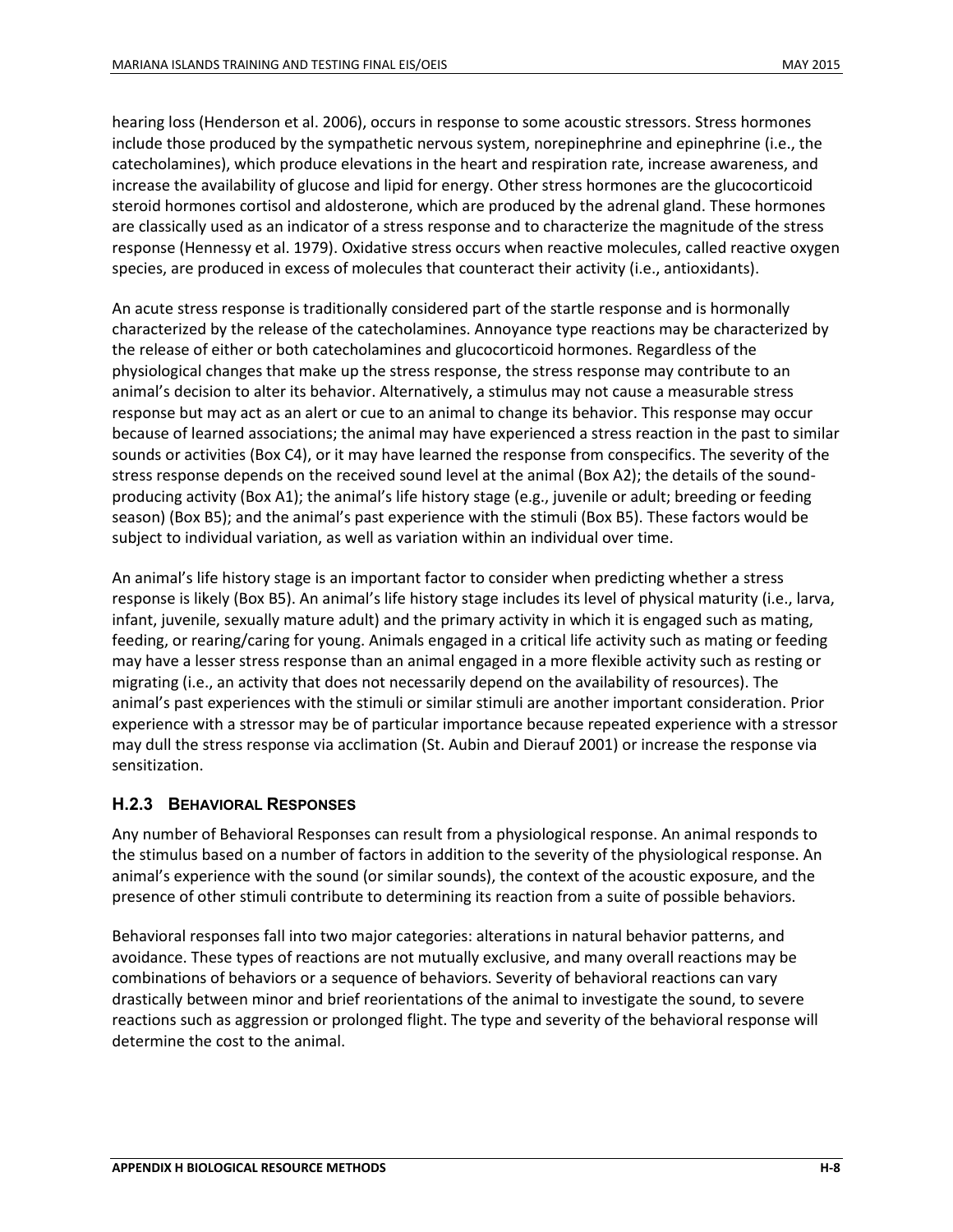### **Trauma and Auditory Fatigue**

Direct trauma and auditory fatigue increases the animal's physiological stress (Box B8), which feeds into the stress response (Box B7). Direct trauma and auditory fatigue increase the likelihood or severity of a behavioral response and increase an animal's overall physiological stress level (Box D10).

### **Auditory Masking**

A behavior decision is made by the animal when the animal detects increased background noise, or possibly when the animal recognizes that biologically relevant sounds are being masked (Box C1). An animal's past experience with the sound-producing activity or similar acoustic stimuli can affect its choice of behavior during auditory masking (Box C4). Competing and reinforcing stimuli may also affect its decision (Box C5).

An animal may exhibit a passive behavioral response when coping with auditory masking (Box C2). It may simply not respond and keep conducting its current natural behavior. An animal may also stop calling until the background noise decreases. These passive responses do not present a direct energetic cost to the animal; however, auditory masking will continue, depending on the acoustic stimuli.

An animal may to actively compensate for auditory masking (Box C3). An animal can vocalize more loudly to make its signal heard over the masking noise. An animal may also shift the frequency of its vocalizations away from the frequency of the masking noise. This shift can actually reduce the masking effect for the animal and other animals that are "listening" in the area. For example, in marine mammals, vocalization changes have been reported from exposure to human-generated noise sources such as sonar, vessel noise, and seismic surveying. Changes included mimicry of the sound, cessation of vocalization, increases and decreases in vocalization length, increases and decreases in vocalization rate, and increases in vocalization frequency and level, while other animals showed no significant changes in the presence of human-generated sound.

An animal's past experiences can be important in determining what behavior decision it may make when dealing with auditory masking (Box C4). Past experience can be with the sound-producing activity itself or with similar acoustic stimuli. For example, an animal may modify its vocalizations to reduce the effects of masking noise.

Other stimuli present in the environment can influence an animal's behavior decision (Box C5). These stimuli can be other acoustic stimuli not directly related to the sound-producing activity; they can be visual, olfactory, or tactile stimuli; the stimuli can be conspecifics or predators in the area; or the stimuli can be the strong drive to engage in a natural behavior. In some cases, natural motivations may suppress any behavioral reactions elicited by the acoustic stimulus. For example, an animal involved in mating or foraging may not react with the same degree of severity as it may have otherwise. Reinforcing stimuli reinforce the behavioral reaction caused by acoustic stimuli. For example, awareness of a predator in the area coupled with the acoustic stimuli may elicit a stronger reaction than the acoustic stimuli itself otherwise would have. The visual stimulus of seeing ships and aircraft, coupled with the acoustic stimuli, may also increase the likelihood or severity of a behavioral response.

### **Behavioral Reactions and Physiological Stress**

A physiological stress response (Box B7) such as an annoyance or startle reaction, or a cueing or alerting reaction (Box B6) may cause an animal to make a behavior decision (Box C6). Any exposure that produces an injury or auditory fatigue is also assumed to produce a stress response (Box B7) and increase the severity or likelihood of a behavioral reaction. Both an animal's past experience (Box C4)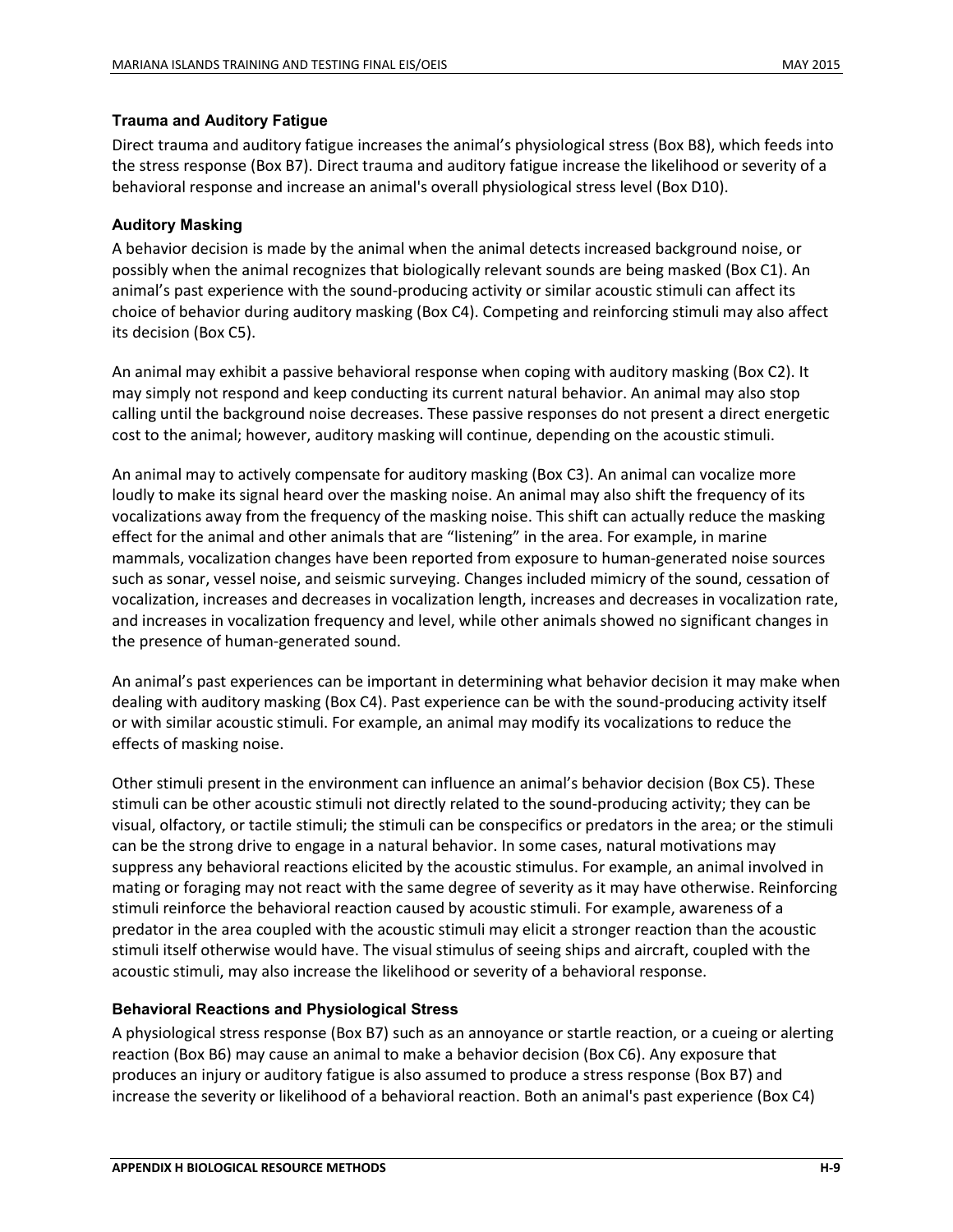and competing and reinforcing stimuli (Box C5) can affect an animal's behavior decision. The decision can result in three general types of behavioral reactions: no response (Box C9), area avoidance (Box C8), or alteration of a natural behavior (Box C7).

Little data exist that correlate specific behavioral reactions with specific stress responses. Therefore, in practice, the likely range of behavioral reactions is estimated from the acoustic stimuli instead of the magnitude of the stress response. It is assumed that a stress response must exist to alter a natural behavior or cause an avoidance reaction. Estimates of the types of behavioral responses that could occur for a given sound exposure can be determined from the literature.

An animal's past experiences can be important in determining what behavior decision it may make when dealing with a stress response (Box C4). Past experience can be with the sound-producing activity itself or with similar sound stimuli. Bejder et al. (2009) define habituation as, "a process involving a reduction in response over time as individuals learn that there are neither adverse nor beneficial consequences of the occurrence of the stimulus." An animal habituated to a particular stimulus may have a lesser (or no) behavioral response to the stimulus compared to the first time the animal encountered the stimulus. Sensitization is the opposite of habituation, and refers to an increase over time in an animal's behavioral response to a repeated or continuous stimulus (Bejder et al. 2009). An animal sensitized to a particular stimulus exhibits an increasingly intense response to the stimulus (e.g., fleeing faster or farther), because there are significant consequences for the animal. A related behavioral response, tolerance, refers to an animal's ability to endure, or tolerate, a disturbance without a defined response. Habituation and sensitization are measured by the tolerance levels exhibited by animals; habituated animals show a progressively increasing tolerance to stimuli whereas sensitized animals show a progressively decreasing tolerance to stimuli (Bejder et al. 2009).

Other stimuli (Box C5) present in the environment can influence an animal's behavior decision (Box C6). These stimuli may not be directly related to the sound-producing activity, such as visual stimuli; the stimuli can be conspecifics or predators in the area, or the stimuli can be the strong drive to engage or continue in a natural behavior. In some cases, natural motivations (e.g., competing stimuli) may suppress any behavioral reactions elicited by the acoustic stimulus. For example, an animal involved in mating or foraging may not react with the same degree of severity as an animal involved in less-critical behavior. Reinforcing stimuli reinforce the behavioral reaction caused by acoustic stimuli. For example, the awareness of a predator in the area coupled with the acoustic stimuli may elicit a stronger reaction than the acoustic stimuli themselves otherwise would have.

The visual stimulus of seeing human activities such as ships and aircraft maneuvering, coupled with the acoustic stimuli, may also increase the likelihood or severity of a behavioral response. It is difficult to separate the stimulus of the sound from the visual stimulus of the ship or platform creating the sound. The sound may act as a cue, or as one stimulus of many that the animal is considering when deciding how to react. An activity with several platforms (e.g., ships and aircraft) may elicit a different reaction than an activity with a single platform, both with similar acoustic footprints. The total number of vehicles and platforms involved, the size of the activity area, and the distance between the animal and activity are important considerations when predicting behavioral responses.

An animal may reorient or become more vigilant if it detects a sound-producing activity (Box C7). Some animals may investigate the sound using other sensory systems (e.g., vision), and perhaps move closer to the sound source. Reorientation, vigilance, and investigation all require the animal to divert attention and resources and therefore slow or stop their presumably beneficial natural behavior. This can be a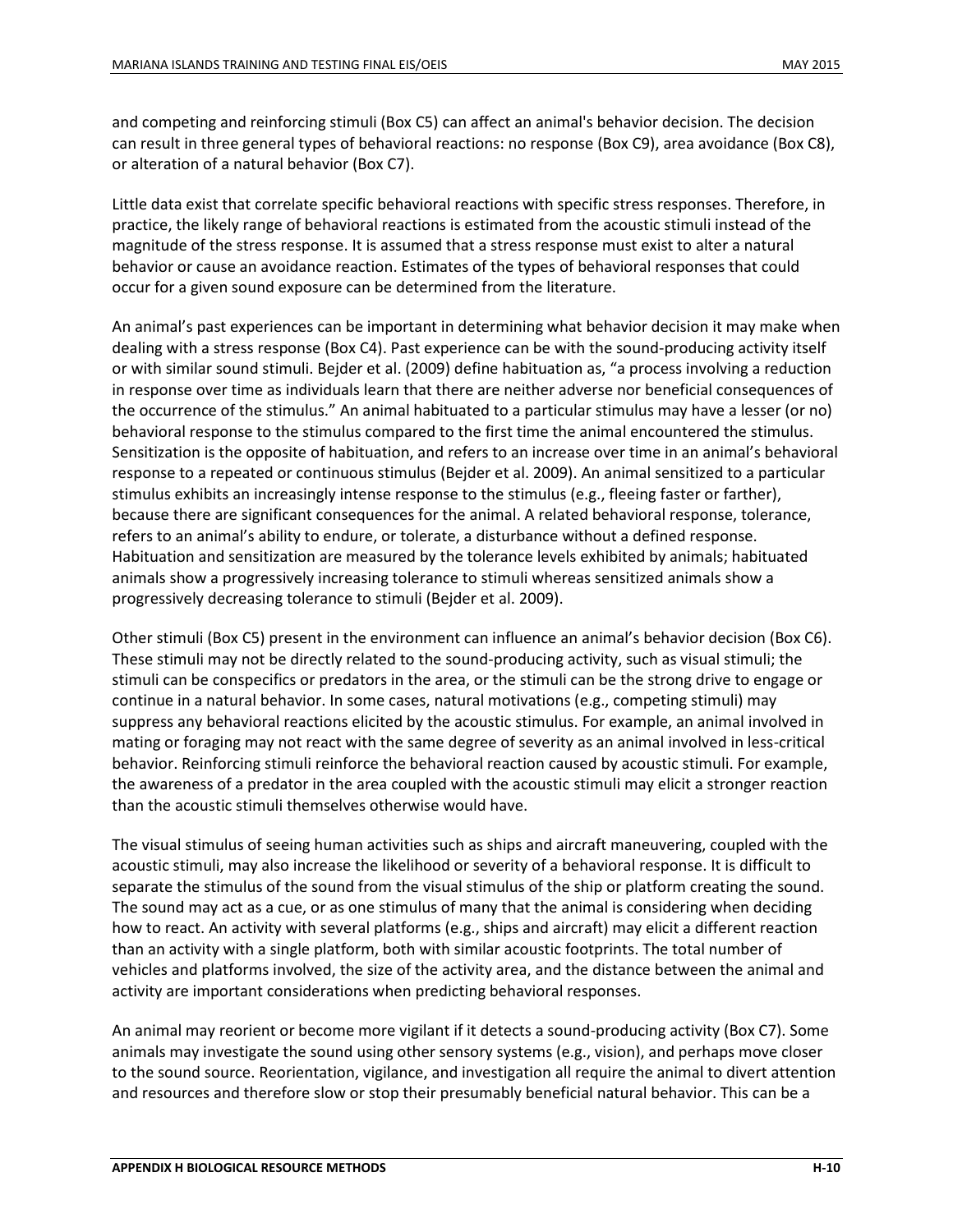very brief diversion, after which the animal continues its natural behavior, or an animal may not resume its natural behaviors until after a longer period when the animal has habituated to or learned to tolerate the sound or the activity has concluded. An intentional change via an orienting response represents behaviors that would be considered mild disruption. More severe alterations of natural behavior would include aggression or panic.

An animal may choose to leave or avoid an area where a sound-producing activity is taking place (Box C8). Avoidance is the displacement of an individual from an area. A more severe form of this comes in the form of flight or evasion. A flight response is a dramatic change in normal movement to a directed and rapid movement away from the detected location of a sound source. Avoidance of an area can help the animal avoid further acoustic effects by avoiding or reducing further exposure.

An animal may choose not to respond to a sound-producing activity (Box C9). The physiological stress response may not rise to the level that would cause the animal to modify its behavior. The animal may have habituated to the sound or simply learned through past experience that the sound is not a threat. In this case a behavioral effect would not be predicted. An animal may choose not to respond to a sound-producing activity in spite of a physiological stress response. Some combination of competing stimuli may be present such as a robust food patch or a mating opportunity that overcomes the stress response and suppresses any potential behavioral responses. If the noise-producing activity persists over long periods or reoccurs frequently, the stress felt by animals could increase their chronic stress levels.

# <span id="page-14-0"></span>**H.2.4 COSTS TO THE ANIMAL**

The potential costs to a marine animal from an involuntary or behavioral response include no measurable cost, expended energy reserves, increased stress, reduced social contact, missed opportunities to secure resources or mates, displacement, and stranding or severe evasive behavior (which may potentially lead to secondary trauma or death). Animals suffer costs on a daily basis from a host of natural situations such as dealing with predator or competitor pressure. If the costs to the animal from an acoustic-related effect fall outside of its normal daily variations, then individuals must recover from significant costs to avoid long-term consequences.

# **Trauma**

Trauma or injury to an animal may reduce its ability to secure food by reducing its mobility or the efficiency of its sensory systems, make the injured individual less attractive to potential mates, or increase an individual's chances of contracting diseases or falling prey to a predator (Box D2). A severe trauma can lead to the death of the individual (Box D1).

# **Auditory Fatigue and Auditory Masking**

Auditory fatigue and masking can impair an animal's ability to hear biologically important sounds (Box D3), especially fainter and distant sounds. Sounds could belong to conspecifics such as other individuals in a social group (e.g., pod, school, etc.), potential mates, potential competitors, or parents/offspring. Biologically important sounds could also be an animal's own biosonar echoes used to detect prey, sounds from predators, and sounds from the physical environment. Therefore, auditory masking or a hearing loss could reduce an animal's ability to contact social groups, offspring, or parents; and reduce opportunities to detect or attract more distant mates. Animals may also use sounds to gain information about their physical environment by detecting the reverberation of sounds in the underwater space or sensing the sound of crashing waves on a nearby shoreline. These cues could be used by some animals to migrate long distances or navigate their immediate environment. Therefore, an animal's ability to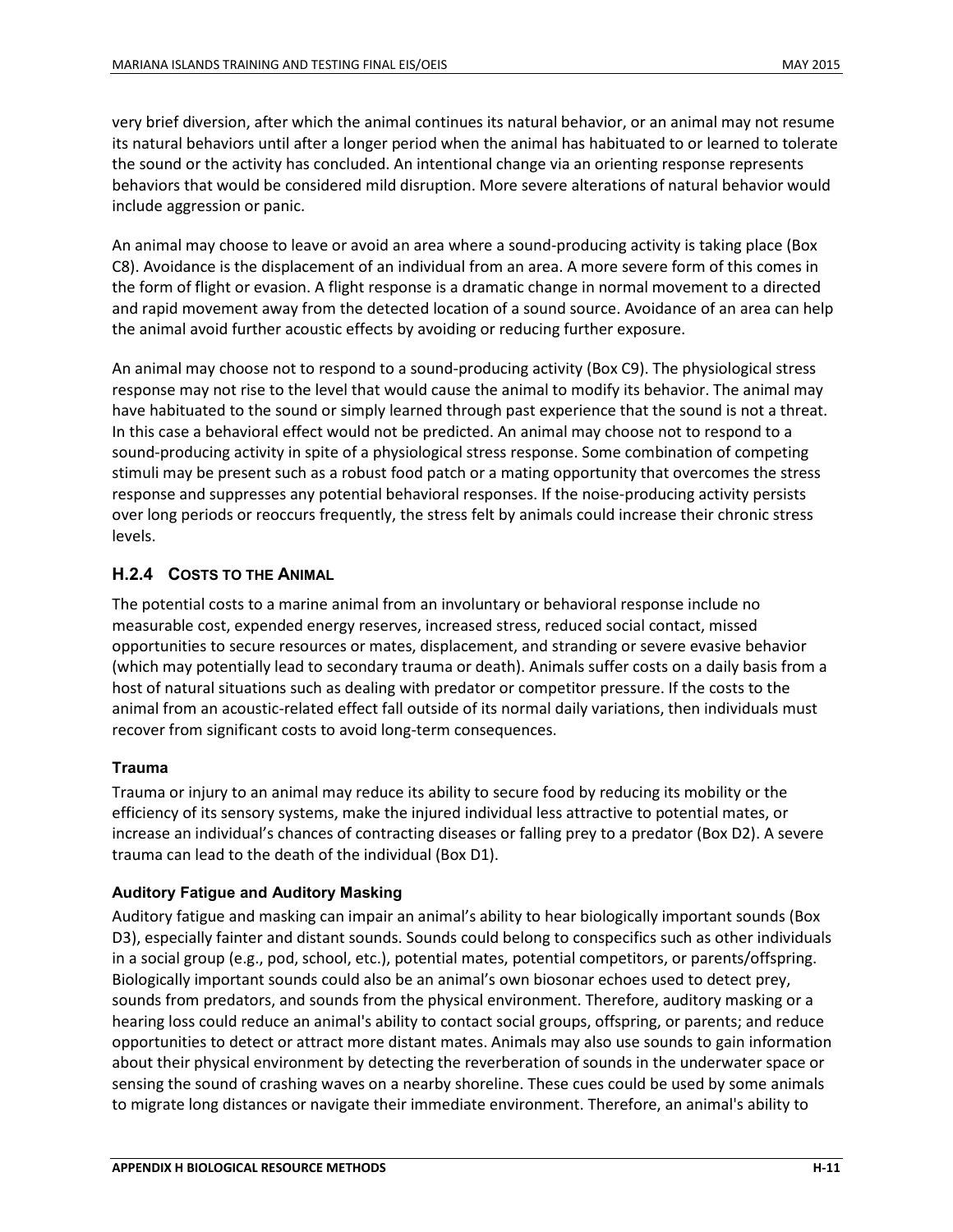navigate may be impaired if the animal uses acoustic cues from the physical environment to help identify its location. Auditory masking and fatigue both effectively reduce the animal's acoustic space and the ocean volume in which detection and communication are effective.

An animal that modifies its vocalization in response to auditory masking could incur a cost (Box D4). Modifying vocalizations may cost the animal energy from its finite energy budget, interfere with the behavioral function of a call, or reduce a signaler's apparent quality as a mating partner. For example, songbirds that shift their calls up an octave to compensate for increased background noise attract fewer or less-desirable mates, and many terrestrial species advertise body size and quality with low-frequency vocalizations (Slabbekoorn and Ripmeester 2008). Increasing the frequency of these vocalizations could reduce a signaler's attractiveness in the eyes of potential mates even as it improves the overall detectability of the call.

Auditory masking or auditory fatigue may also lead to no measurable costs for an animal. Masking could be of short duration or intermittent so that continuous or repeated biologically important sounds are received by the animal between masking noise. Auditory fatigue could also be inconsequential for an animal if the frequency range affected is not critical for that animal to hear within, or the auditory fatigue is of such short duration (a few minutes) that there are no costs to the individual.

### **Behavioral Reactions and Physiological Stress**

An animal that alters its natural behavior in response to stress or an auditory cue may slow or cease its presumably beneficial natural behavior and instead expend energy reacting to the sound-producing activity (Box D5). Beneficial natural behaviors include feeding, breeding, sheltering, and migrating. The cost of feeding disruptions depends on the energetic requirements of individuals and the potential amount of food missed during the disruption. Alteration in breeding behavior can result in delaying reproduction. The costs of a brief interruption to migrating or sheltering are less clear. Most behavior alterations also require the animal to expend energy for a nonbeneficial behavior. The amount of energy expended depends on the severity of the behavioral response.

An animal that avoids a sound-producing activity may expend additional energy moving around the area, be displaced to poorer resources, miss potential mates, or have social interactions affected (Box D6). Avoidance reactions can cause an animal to expend energy. The amount of energy expended depends on the severity of the behavioral response. Missing potential mates can result in delaying reproduction. Social groups or pairs of animals, such as mates or parent/offspring pairs, could be separated during a severe behavioral response such as flight. Offspring that depend on their parents may die if they are permanently separated. Splitting up an animal group can result in a reduced group size, which can have secondary effects on individual foraging success and susceptibility to predators.

Some severe behavioral reactions can lead to stranding (Box D7) or secondary trauma (Box D8). Animals that take prolonged flight, a severe avoidance reaction, may injure themselves or strand in an environment for which they are not adapted. Some trauma is likely to occur to an animal that strands (Box D8). Trauma can reduce the animal's ability to secure food and mates, and increase the animal's susceptibility to predation and disease (Box D2). An animal that strands and does not return to a hospitable environment quickly will likely die (Box D9).

Elevated stress levels may occur whether or not an animal exhibits a behavioral response (Box D10). Even while undergoing a stress response, competing stimuli (e.g., food or mating opportunities) may overcome an animal's initial stress response during the behavior decision. Regardless of whether the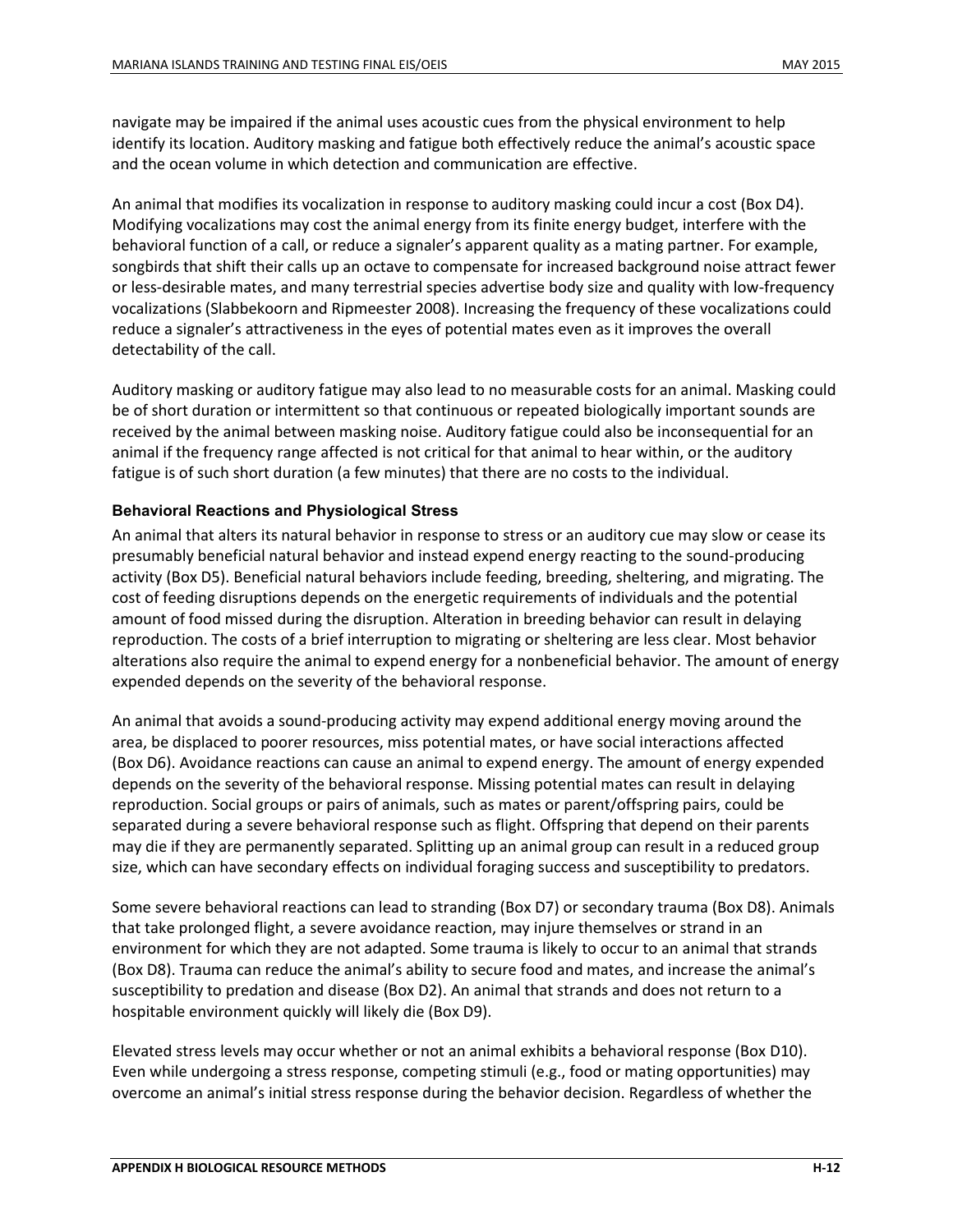animal displays a behavioral reaction, this tolerated stress could incur a cost to the animal. Reactive oxygen species produced during normal physiological processes are generally counterbalanced by enzymes and antioxidants; however, excess stress can result in an excess production of reactive oxygen species, leading to damage of lipids, proteins, and nucleic acids at the cellular level (Sies 1997; Touyz 2004).

### <span id="page-16-0"></span>**H.2.5 RECOVERY**

The predicted recovery of the animal (Box E1) is based on the cost of any masking or behavioral response and the severity of any involuntary physiological reactions (e.g., direct trauma, hearing loss, or increased chronic stress). Many effects are fully recoverable upon cessation of the sound-producing activity, and the vast majority of effects are completely recoverable over time; whereas a few effects may not be fully recoverable. The availability of resources and the characteristics of the animal play a critical role in determining the speed and completeness of recovery.

Available resources fluctuate by season, location, and year and can play a major role in an animal's rate of recovery (Box E2). Plentiful food can aid in a quicker recovery, whereas recovery can take much longer if food resources are limited. If many potential mates are available, an animal may recover quickly from missing a single mating opportunity. Refuge or shelter is also an important resource that may give an animal an opportunity to recover or repair after an incurred cost or physiological response.

An animal's health, energy reserves, size, life history stage, and resource gathering strategy affect its speed and completeness of recovery (Box E3). Animals that are in good health and have abundant energy reserves before an effect will likely recover more quickly. Adult animals with stored energy reserves (e.g., fat reserves) may have an easier time recovering than juveniles that expend their energy growing and developing and have less in reserve. Large individuals and large species may recover more quickly, also due to having more potential for energy reserves. Animals that gather and store resources, perhaps fasting for months during breeding or offspring rearing seasons, may have a more difficult time recovering from being temporarily displaced from a feeding area than an animal that feeds year round.

Damaged tissues from mild to moderate trauma may heal over time. The predicted recovery of direct trauma is based on the severity of the trauma, availability of resources, and characteristics of the animal. After a sustained injury an animal's body attempts to repair tissues. The animal may also need to recover from any potential costs due to a decrease in resource gathering efficiency and any secondary effects from predators or disease (Box E1). Moderate to severe trauma that does not cause mortality may never fully heal.

Small to moderate amounts of hearing loss may recover over a period of minutes to days, depending on the nature of the exposure and the amount of initial threshold shift. Severe noise-induced hearing loss may not fully recover, resulting in some amount of permanent hearing loss.

Auditory masking only occurs when the sound source is operating; therefore, direct masking effects stop immediately upon cessation of the sound-producing activity (Box E1). Natural behaviors may resume shortly after or even during the acoustic stimulus after an initial assessment period by the animal. Any energetic expenditures and missed opportunities to find and secure resources incurred from masking or a behavior alteration may take some time to recover.

Animals displaced from their normal habitat due to an avoidance reaction may return over time and resume their natural behaviors, depending on the severity of the reaction and how often the activity is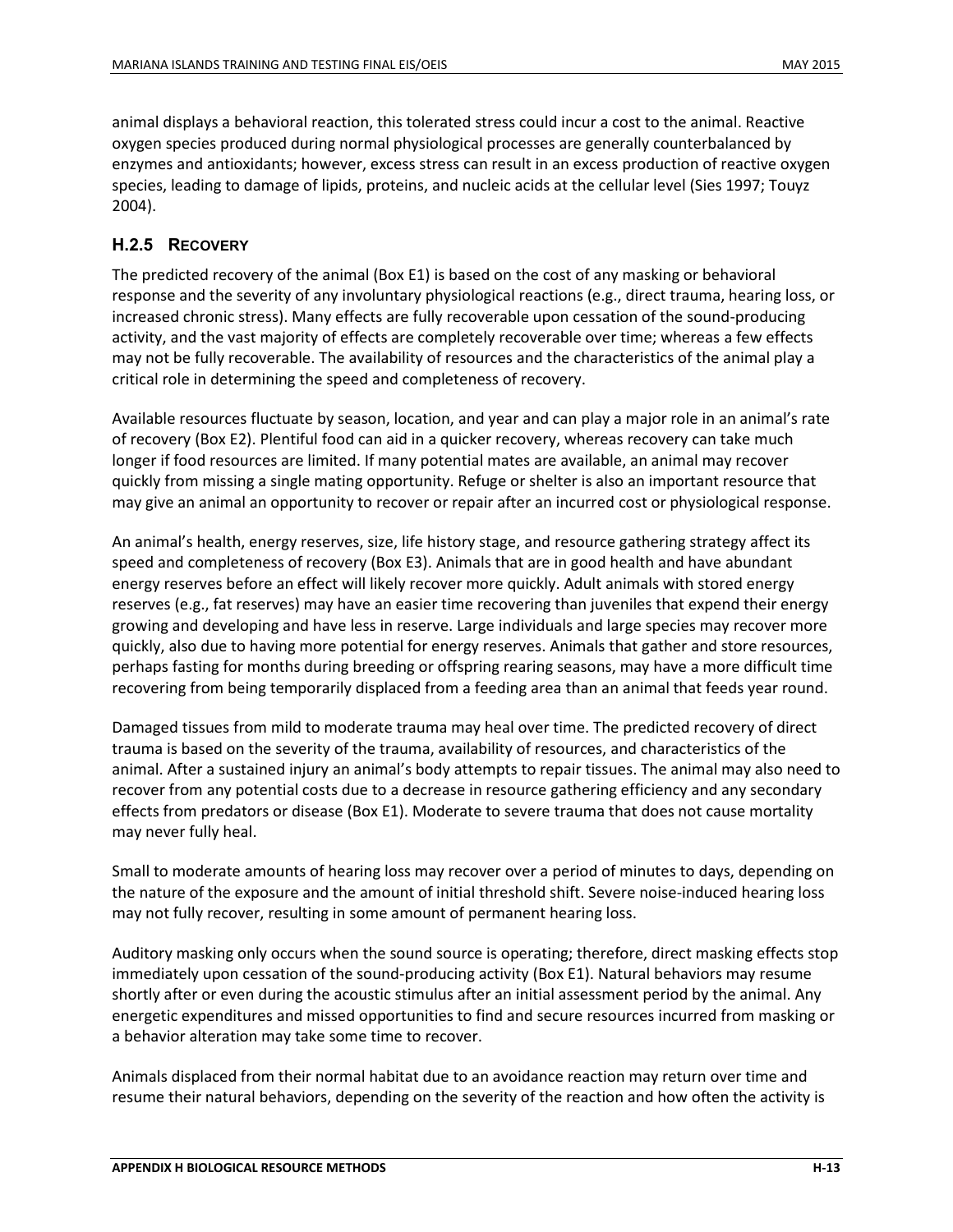repeated in the area. In areas of repeated and frequent acoustic disturbance, some animals may habituate to or learn to tolerate the new baseline or fluctuations in noise level. More sensitive species, or animals that may have been sensitized to the stimulus over time due to past negative experiences, may not return to an area. Other animals may return but not resume use of the habitat in the same manner as before the acoustic-related effect. For example, an animal may return to an area to feed or navigate through it to get to another area, but that animal may no longer seek that area as refuge or shelter.

Frequent milder physiological responses to an individual may accumulate over time if the time between sound-producing activities is not adequate to give the animal an opportunity to fully recover. An increase in an animal's chronic stress level is also possible if stress caused by a sound-producing activity does not return to baseline between exposures. Each component of the stress response is variable in time, and stress hormones return to baseline levels at different rates. For example, adrenaline is released almost immediately and is used or cleared by the system quickly, whereas glucocorticoid and cortisol levels may take long periods (i.e., hours to days) to return to baseline.

### <span id="page-17-0"></span>**H.2.6 LONG-TERM CONSEQUENCES TO THE INDIVIDUAL AND THE POPULATION**

The magnitude and type of effect and the speed and completeness of recovery must be considered in predicting long-term consequences to the individual animal and its population (Box E). Animals that recover quickly and completely from explosive or acoustic-related effects will likely not suffer reductions in their health or reproductive success, or experience changes in habitat utilization (Box F2). No population-level effects would be expected if individual animals do not suffer reductions in their lifetime reproductive success or change their habitat utilization (Box G2).

Animals that do not recover quickly and fully could suffer reductions in their health and lifetime reproductive success; they could be permanently displaced or change how they utilize the environment; or they could die (Box F1).

Severe injuries can lead to reduced survivorship (longevity), elevated stress levels, and prolonged alterations in behavior that can reduce an animal's lifetime reproductive success. An animal with decreased energy stores or a lingering injury may be less successful at mating for one or more breeding seasons, thereby decreasing the number of offspring produced over its lifetime.

An animal whose hearing does not recover quickly and fully could suffer a reduction in lifetime reproductive success, because it may no longer be able to detect the calls of a mate as well as it could prior to losing hearing sensitivity (Box F1). This example underscores the importance of the frequency of sound associated with the hearing loss and how the animal relies on those frequencies (e.g., for mating, navigating, detecting predators). An animal with decreased energy stores or a PTS may be less successful at mating for one or more breeding seasons, thereby decreasing the number of offspring it can produce over its lifetime.

As mentioned above, the indirect effects of involuntary reaction of masking ends when the acoustic stimuli conclude. The direct effects of auditory masking could have long-term consequences for individuals if the activity was continuous or occurred frequently enough; however, most of the proposed training and testing activities are normally spread over vast areas and occur infrequently in a specific area.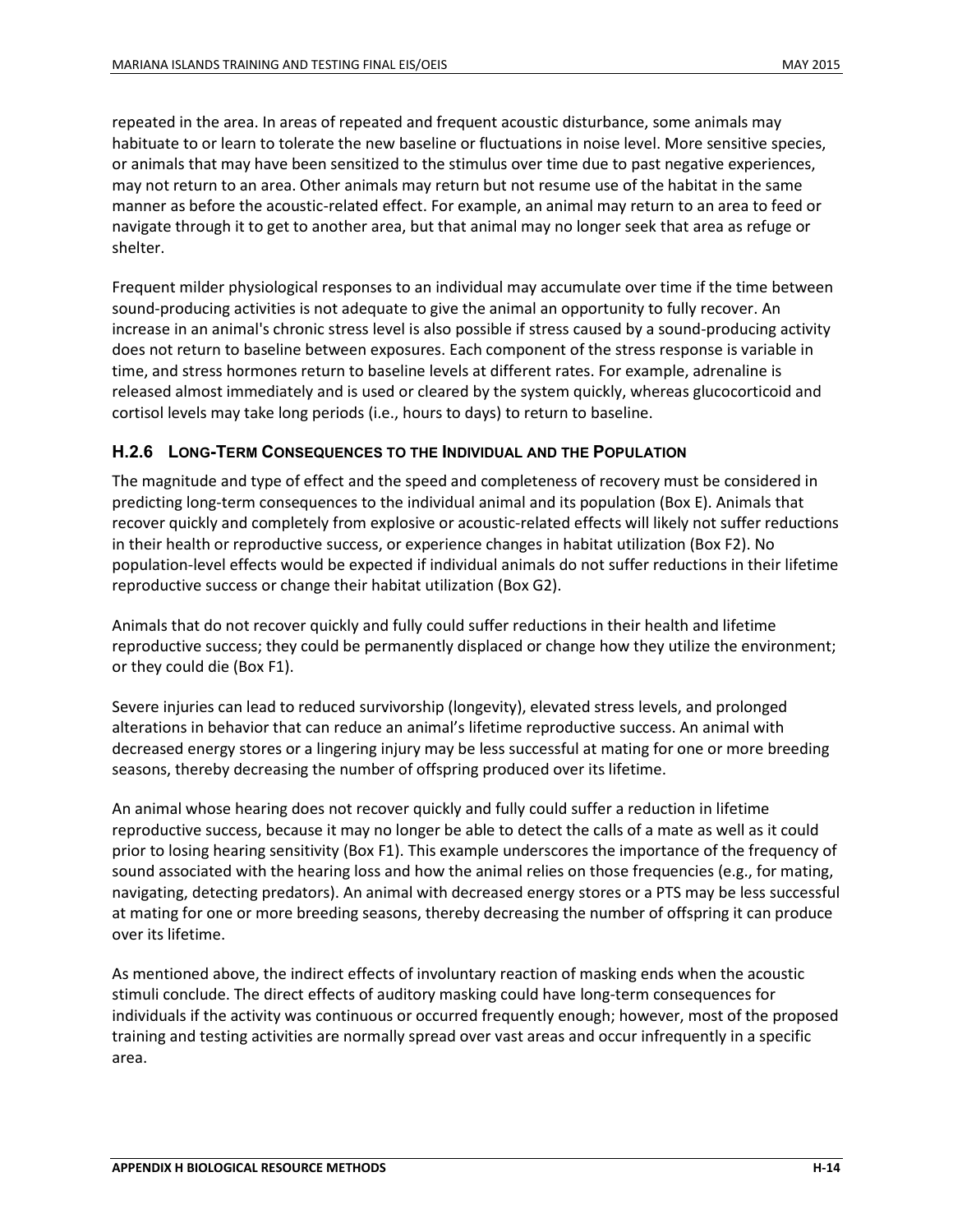Missed mating opportunities can have a direct effect on reproductive success. Reducing an animal's energy reserves over longer periods can directly reduce its health and reproductive success. Some species may not enter a breeding cycle without adequate energy stores, and animals that do breed may have a decreased probability of offspring survival. Animals displaced from their preferred habitat, or those who utilize it differently, may no longer have access to the best resources. Some animals that leave or flee an area during a noise-producing activity, especially an activity that is persistent or frequent, may not return quickly or at all. This can further reduce an individual's health and lifetime reproductive success.

Frequent disruptions to natural behavior patterns may not allow an animal to fully recover between exposures, which increase the probability of causing long-term consequences to individuals. Elevated chronic stress levels are usually a result of a prolonged or repeated disturbance. Excess stress produces reactive molecules in an animal's body that can result in cellular damage (Sies 1997; Touyz 2004). Chronic elevations in the stress levels (e.g., cortisol levels) may produce long-term health consequences that can reduce lifetime reproductive success.

These long-term consequences to the individual can lead to consequences for the population (Box G1). Population dynamics and abundance play a role in determining how many individuals would need to suffer long-term consequences before there was an effect on the population (Box G1). Long-term abandonment or a change in the utilization of an area by enough individuals can change the distribution of the population. Death has an immediate effect in that no further contribution to the population is possible, which reduces the animal's lifetime reproductive success.

Carrying capacity describes the theoretical maximum number of animals of a particular species that the environment can support. When a population nears its carrying capacity, the lifetime reproductive success in individuals may decrease due to finite resources or predator-prey interactions. Population growth is naturally limited by available resources and predator pressure. If one, or a few animals, in a population are removed or gather fewer resources, then other animals in the population can take advantage of the freed resources and potentially increase their health and lifetime reproductive success. Abundant populations that are near their carrying capacity (theoretical maximum abundance) that suffer effects to a few individuals may not be affected overall.

Populations that exist well below their carrying capacity (e.g., threatened or endangered species populations) may suffer greater consequences from any lasting effects to even a few individuals. Population-level consequences can include a change in the population dynamics, a decrease in the growth rate, or a change in geographic distribution. Changing the dynamics of a population (the proportion of the population within each age group) or their geographic distribution can also have secondary effects on population growth rates.

# <span id="page-18-0"></span>**H.3 CONCEPTUAL FRAMEWORK FOR ASSESSING EFFECTS FROM ENERGY-PRODUCING ACTIVITIES**

### <span id="page-18-1"></span>**H.3.1 STIMULI**

### **Magnitude of the Energy Stressor**

Regulations do not provide threshold criteria to determine the significance of the potential effects from activities that involve the use of varying electromagnetic frequencies or lasers. Many organisms, primarily marine vertebrates, have been studied to determine their thresholds for detecting electromagnetic fields, as reviewed by Normandeau et al. (2011); however, there are no data on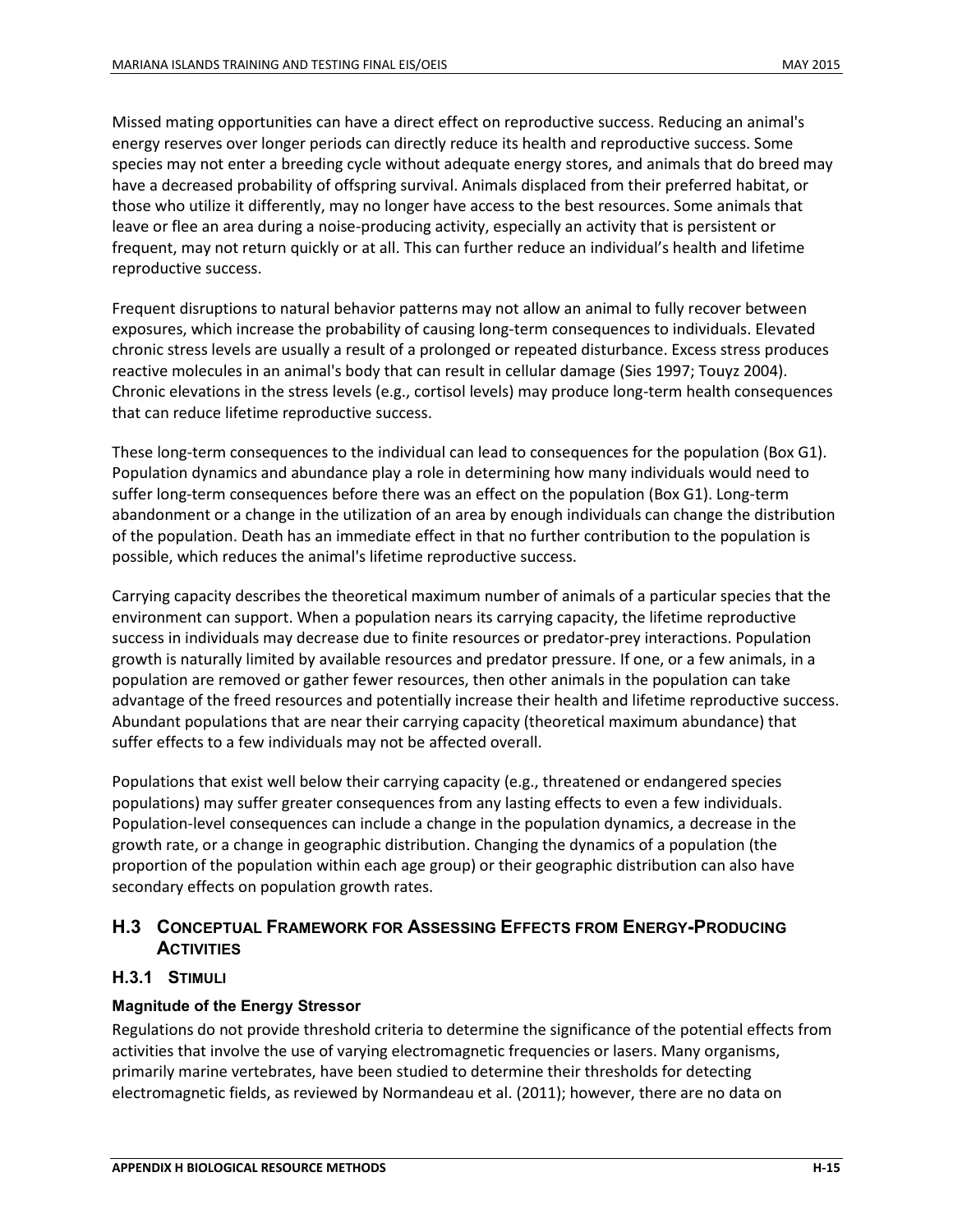predictable responses to exposure above or below detection thresholds. The types of electromagnetic fields discussed are those from mine neutralization activities (magnetic influence minesweeping). The only types of lasers considered for analysis were low to moderate lasers (e.g., targeting systems, detection systems, laser light detection and ranging) that do not pose a risk to organisms (Swope 2010), and therefore will not be discussed further.

# **Location of the Energy Stressor**

Evaluation of potential energy exposure risks considered the spatial overlap of the resource occurrence and electromagnetic field and high energy laser use. Wherever appropriate, specific geographic areas of potential impact were identified. The greatest potential electromagnetic energy exposure is at the source, where intensity is greatest. The strength of the electromagnetic field decreases by the inverse square law (e.g., if the distance from sensor to source increases by a factor of three, the field strength is reduced by a factor of nine  $[3^2=9]$ ). The greatest potential for high energy laser exposure is at the ocean's surface, where high energy laser intensity is greatest. As the laser penetrates the water, 96 percent of the beam is absorbed, scattered, or otherwise lost (Zorn 2000; Ulrich 2004).

### **Behavior of the Organism**

Evaluation of potential energy exposure risk considered the behavior of the organism, especially where the organism lives and feeds (e.g., surface, water column, seafloor). The analysis for electromagnetic devices considered those species with the ability to perceive or detect electromagnetic signals. The analysis for high energy lasers particularly considered those species known to inhabit the surface of the ocean.

# <span id="page-19-0"></span>**H.3.2 IMMEDIATE RESPONSE AND COSTS TO THE INDIVIDUAL**

Many different types of organisms (e.g., some invertebrates, fishes, turtles, birds, mammals) are sensitive to electromagnetic fields (Normandeau et al. 2011). An organism that encounters a disturbance in an electromagnetic field could respond by moving toward the source, moving away from it, or not responding at all. The types of electromagnetic devices used in the Proposed Action simulate the electromagnetic signature of a vessel passing through the water column, so the expected response would be similar to that of vessel movement. However, since there would be no actual strike potential, a physiological response would be unlikely in most cases. Recovery of an individual from encountering electromagnetic fields would be variable, but since the physiological response would likely be minimal, as reviewed by Normandeau et al. (2011), any recovery time would also be minimal.

Very little data or information are available to analyze potential impacts on organisms from exposure to high energy lasers. As with humans, the greatest laser-related concern for marine species is damage to an organism's ability to see. High energy lasers may also burn the skin, but the threshold energy level for eye damage is considerably lower, so the analysis considered that lower threshold. Recovery of the individual from eye damage or skin lesion caused by high energy lasers would be based on the severity of the injury and the incidence of secondary infection. Very few studies of this impact are available.

# <span id="page-19-1"></span>**H.3.3 LONG-TERM CONSEQUENCES TO THE INDIVIDUAL AND POPULATION**

Long-term consequences are considered in terms of a resource's existing population level, growth and mortality rates, other stressors on the resource from the Proposed Action, cumulative impacts on the resource, and the ability of the population to recover from or adapt to impacts. Impacts of multiple or repeated stressors on individuals are cumulative. When stressors are chronic, an organism may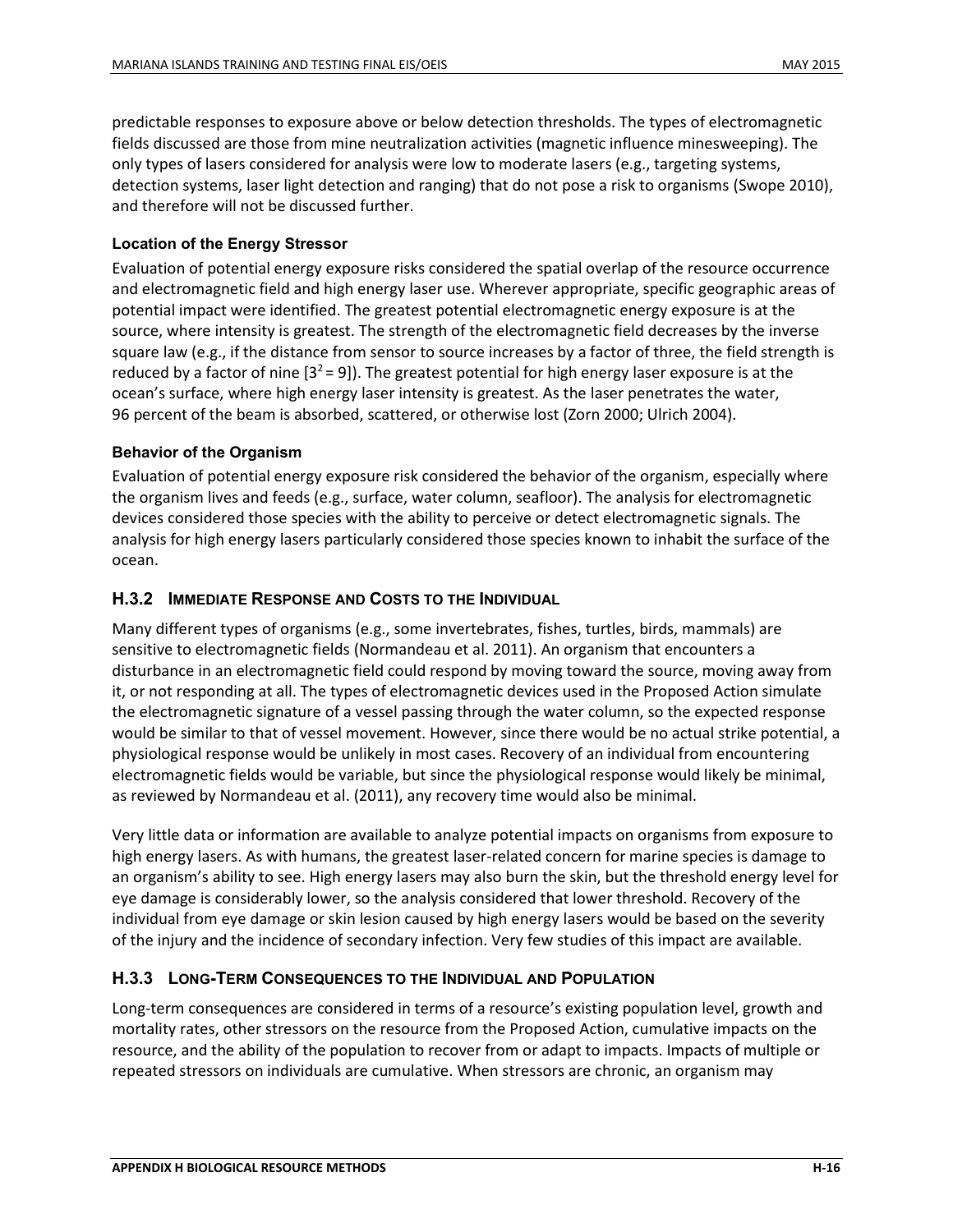experience reduced growth, health, or survival, which could have population-level impacts (Billard et al. 1981), especially in the case of endangered species.

# <span id="page-20-0"></span>**H.4 CONCEPTUAL FRAMEWORK FOR ASSESSING EFFECTS FROM PHYSICAL DISTURBANCE OR STRIKE**

### <span id="page-20-1"></span>**H.4.1 STIMULI**

### **Size and Weight of the Objects**

To determine the likelihood of a strike and the potential impacts on an organism or habitat that would result from a physical strike, the size and weight of the striking object relative to the organism or habitat must be considered. Most small organisms and early life stages would simply be displaced by the movement generated by a large object moving through, or falling into, the water because they are planktonic (floating organisms) and move with the water; however, animals that occur at or near the surface could be struck. A larger nonplanktonic organism could potentially be struck by an object since it may not be displaced by the movement of the water. Sessile (nonmobile) organisms and habitats could be struck by the object, albeit with less force, on the seafloor. The weight of the object is also a factor that would determine the severity of a strike. A strike by a heavy object would be more severe than a strike by a low-weight object (e.g., a decelerator/parachute, flare end cap, or chaff canister).

### **Location and Speed of the Objects**

Evaluation of potential physical disturbance or strike risk considered the spatial overlap of the resource occurrence and potential striking objects. Analysis of impacts from physical disturbance or strike stressors focuses on proposed activities that may cause an organism or habitat to be struck by an object moving through the air (e.g., aircraft), water (e.g., vessels, in-water devices, towed devices), or dropped into the water (e.g., non-explosive practice munitions and seafloor devices). The area of operation, vertical distribution, and density of these items also play central roles in the likelihood of impact. Wherever appropriate, specific geographic areas of potential impact are identified. Analysis of potential physical disturbance or strike risk also considered the speed of vessels as a measure of intensity. Some vessels move slowly, while others are capable of high speeds.

### **Buoyancy of the Objects**

Evaluation of potential physical disturbance or strike risk in the ocean considered the buoyancy of targets or expended materials during operation, which will determine whether the object will be encountered at the surface, within the water column, or on the seafloor. Once landed on the water surface, buoyant objects have the potential to strike plants and organisms that occur on the sea surface and negatively buoyant objects may strike plants and organisms within the water column or on the seafloor.

### **Behavior of the Organism**

Evaluation of potential physical disturbance or strike risk considered where organisms occur and if they occur in the same geographic area and vertical distribution as those objects that pose strike risks.

# <span id="page-20-2"></span>**H.4.2 IMMEDIATE RESPONSE AND COSTS TO THE INDIVIDUAL**

Before being struck, some organisms would sense a pressure wave through the water and respond by remaining in place, moving away from the object, or moving toward it. An organism displaced a small distance by movements from an object falling into the water nearby would likely continue on with no response. However, others could be disturbed and may exhibit a generalized stress response. If the object actually hit the organism, direct injury in addition to stress may result. The function of the stress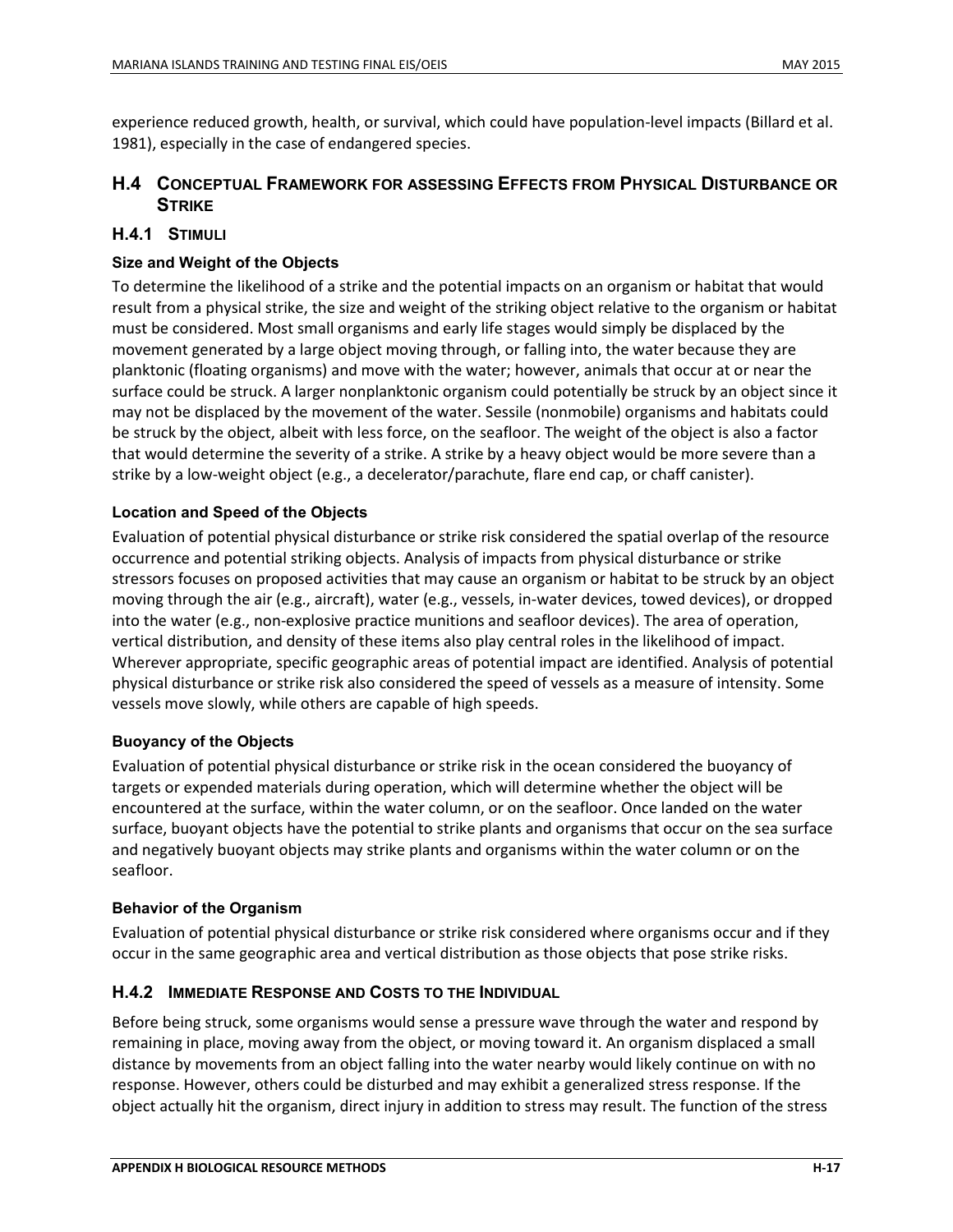response in vertebrates is to rapidly raise the blood sugar level to prepare the organism to flee or fight. This generally adaptive physiological response can become a liability if the stressor persists and the organism cannot return to its baseline physiological state.

Most organisms would respond to sudden physical approach or contact by darting quickly away from the stimulus. Other species may respond by freezing in place or seeking refuge. In any case, the individual must stop whatever it was doing and divert its physiological and cognitive attention to responding to the stressor. The energy costs of reacting to a stressor depend on the specific situation, but in all cases the caloric requirements of stress reactions reduce the amount of energy available to the individual for other functions such as predator avoidance, reproduction, growth, and metabolism.

The ability of an organism to return to what it was doing following a physical strike (or near miss resulting in a stress response) is a function of fitness, genetic, and environmental factors. Some organisms are more tolerant of environmental or human-caused stressors than others and become acclimated more easily. Within a species, the rate at which an individual recovers from a physical disturbance or strike may be influenced by its age, sex, reproductive state, and general condition. An organism that has reacted to a sudden disturbance by swimming at burst speed would tire after some time; its blood hormone and sugar levels may not return to normal for 24 hours. During the recovery period, the organism may not be able to attain burst speeds and could be more vulnerable to predators. If the individual were not able to regain a steady state following exposure to a physical stressor, it may suffer depressed immune function and even death.

# <span id="page-21-0"></span>**H.4.3 LONG-TERM CONSEQUENCES TO THE POPULATION**

Long-term consequences are considered in terms of a resource's existing population level, growth and mortality rates, other stressors on the resource from the Proposed Action, cumulative impacts on the resource, and the ability of the population to recover from or adapt to impacts. Impacts of multiple or repeated stressors on individuals are cumulative. When stressors are chronic, an organism may experience reduced growth, health, or survival, which could have population-level impacts (Billard et al. 1981), especially in the case of endangered species.

# <span id="page-21-1"></span>**H.5 CONCEPTUAL FRAMEWORK FOR ASSESSING EFFECTS FROM ENTANGLEMENT**

# <span id="page-21-2"></span>**H.5.1 STIMULI**

# **Physical Properties of the Objects**

For an organism to become entangled in military expended materials, the materials must have certain properties, such as the ability to form loops and a high breaking strength. Some items could have a relatively low breaking strength on their own, but that breaking strength could be increased if multiple loops were wrapped around an entangled organism.

# **Location of the Objects**

Evaluation of potential entanglement risk considered the spatial overlap of the resource occurrence and military expended materials. Distribution and density of expended items play a central role in the likelihood of impact. Wherever appropriate, specific geographic areas of potential impact are identified.

# **Buoyancy of Objects**

Evaluation of potential entanglement risk considered the buoyancy of military expended materials to determine whether the object will be encountered within the water column (including the surface) or on the seafloor. Less buoyant materials, such as torpedo guidance wires, sink rapidly to the seafloor. More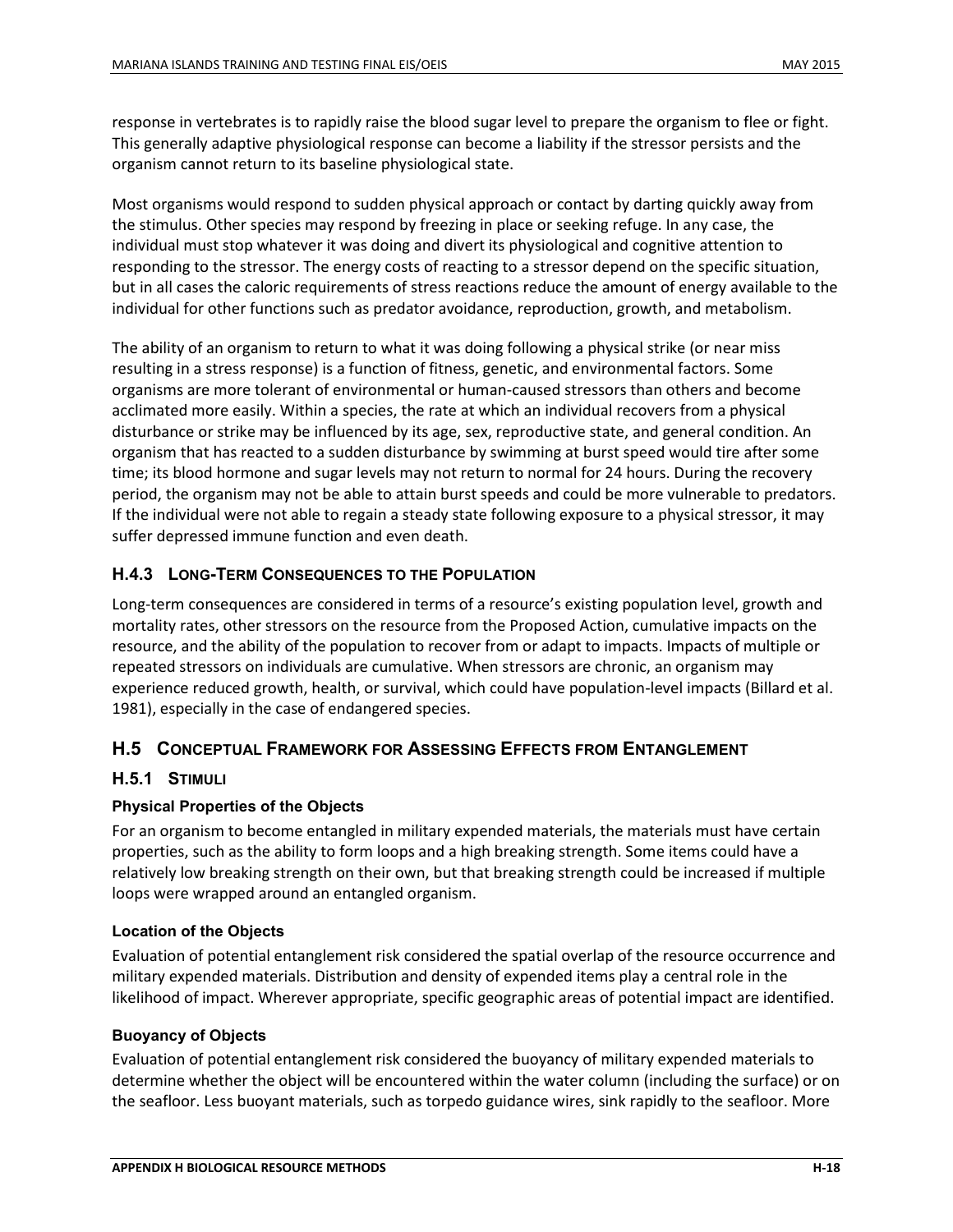buoyant materials include less dense items (e.g., decelerators/parachutes) that are weighted and would sink slowly to the seafloor and could be entrained in currents.

# **Behavior of the Organism**

Evaluation of potential entanglement risk considered the general behavior of the organism, including where the organism typically occurs (e.g., surface, water column, seafloor). The analysis particularly considered those species known to become entangled in nonmilitary expended materials (e.g., "marine debris") such as fishing lines, nets, rope, and other derelict fishing gear that often entangle marine organisms.

# <span id="page-22-0"></span>**H.5.2 IMMEDIATE RESPONSE AND COSTS TO THE INDIVIDUAL**

The potential impacts of entanglement on a given organism depend on the species and size of the organism. Species that have protruding snouts, fins, or appendages are more likely to become entangled than smooth-bodied organisms. Also, items could get entangled by an organism's mouth, if caught on teeth or baleen, with the rest of the item trailing alongside the organism. Materials similar to fishing gear, which is designed to entangle an organism, would be expected to have a greater entanglement potential than other materials. An entangled organism would likely try to free itself of the entangling object and in the process may become even more entangled, possibly leading to a stress response. The net result of being entangled by an object could be disruption of the normal behavior, injury due to lacerations, and other sublethal or lethal impacts.

# <span id="page-22-1"></span>**H.5.3 LONG-TERM CONSEQUENCES TO THE INDIVIDUAL AND POPULATION**

Consequences of entanglement could range from an organism successfully freeing itself from the object or remaining entangled indefinitely, possibly resulting in lacerations and other sublethal or lethal impacts. Stress responses or infection from lacerations could lead to latent mortality. The analysis will focus on reasonably foreseeable long-term consequences of the direct impact, particularly those that could impact the fitness of an individual. Changes in an individual's growth, survival, annual reproductive success, or lifetime reproductive success could have population-level impacts if enough individuals are impacted. This population-level impact would vary among species and taxonomic groups.

# <span id="page-22-2"></span>**H.6 CONCEPTUAL FRAMEWORK FOR ASSESSING EFFECTS FROM INGESTION**

# <span id="page-22-3"></span>**H.6.1 STIMULI**

# **Size of the Objects**

To assess the ingestion risk from military expended materials, this analysis considered the size of the object relative to the animal's ability to swallow it. Some items are too large to be ingested (e.g., non-explosive practice bombs and most targets) and impacts from these items are not discussed further. However, these items may potentially break down into smaller ingestible pieces over time. Items that are of ingestible size when they are introduced into the environment are carried forward for analysis within each resource section where applicable.

### **Location of the Objects**

Evaluation of potential ingestion risk considered the spatial overlap of the resource occurrence and military expended materials. The distribution and density of expended items play a central role in the likelihood of impact. Wherever appropriate, specific geographic areas of potential impact were identified.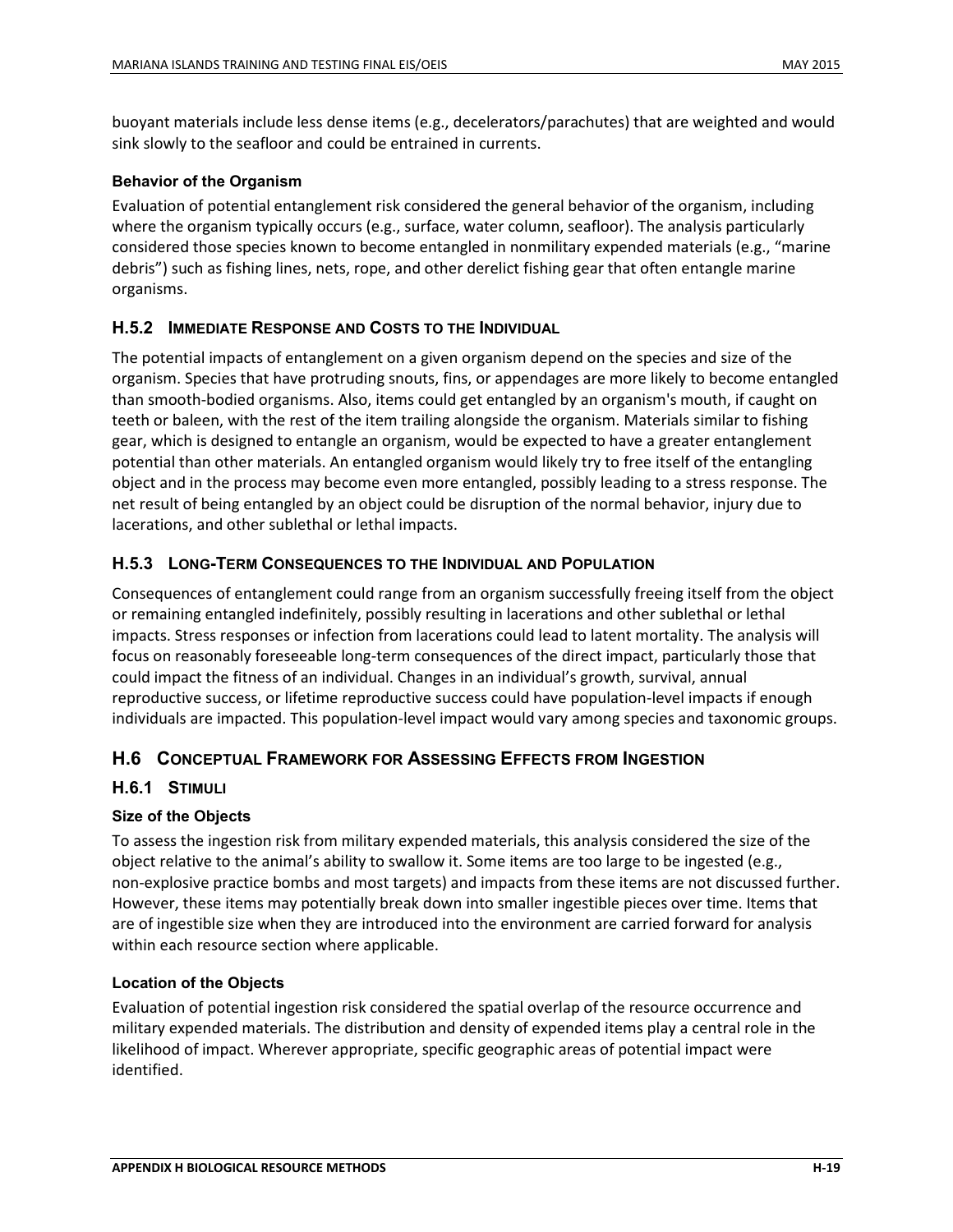### **Buoyancy of the Objects**

Evaluation of potential ingestion risk considered the buoyancy of military expended materials to determine whether the object will be encountered within the water column (including the surface) or on the seafloor. Less buoyant materials, such as solid metal materials (e.g., projectiles or ordnance fragments), sink rapidly to the seafloor. More buoyant materials include less dense items (e.g., target fragments and decelerators/parachutes) that may be caught in currents and gyres. These materials can remain in the water column for an indefinite period of time before sinking. However, decelerators/parachutes are weighted and would generally sink, unless that sinking is suspended, in the scenario described here.

# **Feeding Behavior**

Evaluation of potential ingestion risk considered the feeding behavior of the organism, including where (e.g., surface, water column, seafloor) and how (e.g., filter feeding) the organism feeds and what it feeds on. The analysis particularly considered those species known to ingest nonfood items (e.g., plastic or metal items).

# <span id="page-23-0"></span>**H.6.2 IMMEDIATE RESPONSE AND COSTS TO THE INDIVIDUAL**

Potential impacts of ingesting foreign objects on a given organism depend on the species and size of the organism. Species that normally eat spiny hard-bodied invertebrates would be expected to have tougher mouths and guts than those that normally feed on softer prey. Materials similar in size and shape to the normal diet of an organism may be more likely to be ingested without causing harm to the animal; however, some general assumptions were made. Relatively small objects with smooth edges, such as shells or small-caliber projectiles, might pass through the digestive tract without causing harm. A small sharp-edged item may cause the individual immediate physical distress by tearing or cutting the mouth, throat, or stomach. If the object is rigid and large (relative to the individual's mouth and throat), it may block the throat or obstruct digestive processes. An object may even be enclosed by a cyst in the gut lining. The net result of ingesting large foreign objects is disruption of the normal feeding behavior, which could be sublethal or lethal.

# <span id="page-23-1"></span>**H.6.3 LONG-TERM CONSEQUENCES TO THE INDIVIDUAL AND POPULATION**

Consequences of ingesting nonfood items could be nutrient deficiency, bioaccumulation, uptake of toxic chemicals, compaction, and mortality. The analysis focused on reasonably foreseeable long-term consequences of the direct impact, particularly those that could impact the fitness of an individual. Changes in an individual's growth, survival, annual reproductive success, or lifetime reproductive success could have population-level impacts if enough individuals were impacted. This population-level impact would vary among species and taxonomic groups.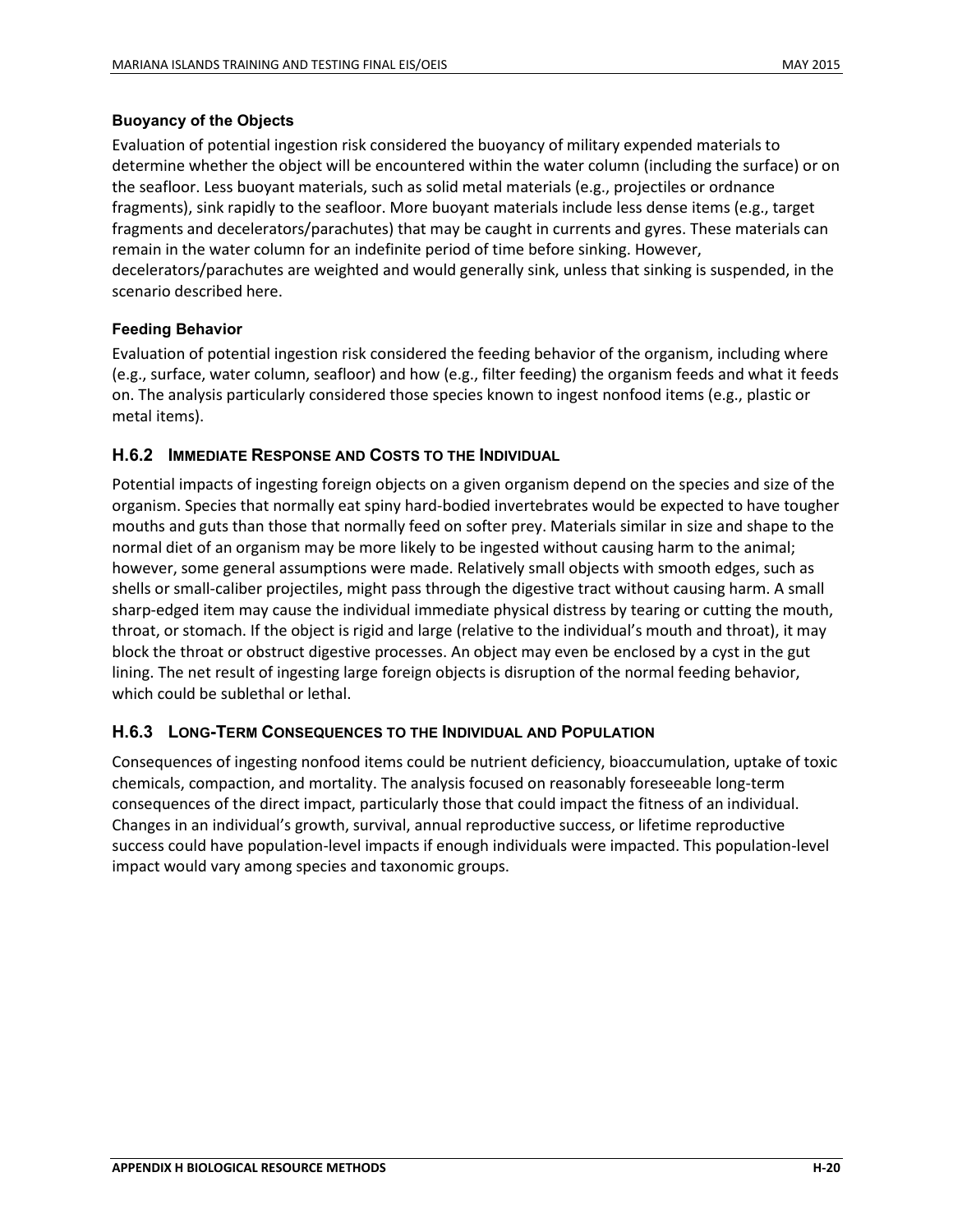# **REFERENCES**

- Bejder, L., Samuels, A., Whitehead, H., Finn, H. & Allen, S. (2009). Impact assessment research: use and misuse of habituation, sensitisation and tolerance in describing wildlife responses to anthropogenic stimuli. *Marine Ecology Progress Series, 395*, 177-185. 10.3354/meps07979 Retrieved from http://www.int-res.com/abstracts/meps/v395/p177-185/
- Billard, R., Bry, C. & Gillet, C. (1981). Stress, environment and reproduction in teleost fish. A. D. Pickering (Ed.), *Stress and Fish*. New York: Academic Press Inc.
- Crum, L., Bailey, M., Guan, J., Hilmo, P., Kargl, S. & Matula, T. (2005). Monitoring bubble growth in supersaturated blood and tissue *ex vivo* and the relevance to marine mammal bioeffects. *Acoustics Research Letters Online, 6*(3), 214-220. 10.1121/1.1930987
- Crum, L. & Mao, Y. (1996). Acoustically enhanced bubble growth at low frequencies and its implications for human diver and marine mammal safety. *Acoustical Society of America, 99*(5), 2898-2907.
- Henderson, D., Bielefeld, E. C., Harris, K. C. & Hu, B. H. (2006). The Role of Oxidative Stress in Noise-Induced Hearing Loss. *Ear & Hearing, 27*, 1-19.
- Hennessy, M. B., Heybach, J. P., Vernikos, J. & Levine, S. (1979). Plasma corticosterone concentrations sensitively reflect levels of stimulus intensity in the rat. *Physiology and Behavior, 22*, 821-825.
- Jepson, P., M. Arbelo, R. Beaville, I. Patterson, P. Castro, J. Baker, E. Degollada, H. M. Ross, P. Herráez, A. M. Pocknell, F. Rodríguez, F. E. Howie, A. Espinosa, R. J. Reid, J. R. Jaber, V. Martin, A. A. Cunningham, A. Fernandez. (2003). Gas-bubble lesions in stranded cetaceans. Was sonar responsible for a spate of whale deaths after an Atlantic military exercise? *Nature, 425*.
- Kujawa, S. G. & Liberman, M. C. (2009). Adding insult to injury: cochlear nerve degeneration after "temporary" noise-induced hearing loss. J Neurosci, 29(45), 14077-14085. 29/45/14077 [pii] 10.1523/JNEUROSCI.2845-09.2009. Retrieved from http://www.ncbi.nlm.nih.gov/entrez/query.fcgi?cmd=Retrieve&db=PubMed&dopt=Citation&list\_ui ds=19906956
- Normandeau, Exponent, Tricas, T. & Gill, A. (2011). Effects of EMFs from Undersea Power Cables on Elasmobranchs and Other Marine Species. Camarillo, CA: U.S. Dept. of the Interior, Bureau of Ocean Energy Management, Regulation, and Enforcement, Pacific OCS Region. Available from http://www.gomr.boemre.gov/PI/PDFImages/ESPIS/4/5115.pdf
- Reeder, D. M. & Kramer, K. M. (2005). Stress in Free-Ranging Mammals: Integrating Physiology, Ecology, and Natural History. *Journal of Mammalogy, 86*(2), 225-235. Retrieved from http://www.jstor.org/stable/4094340?origin=JSTOR-pdf
- Sies, H. (1997). Physiological Society Symposium: Impaired Endothelial and Smooth Muscle Cell Function in Oxidative Stress Oxidative Stress: Oxidants and Antioxidants. *Experimental Physiology, 82*, 291- 295.
- Slabbekoorn, H. and E. Ripmeester. (2008). "Birdsong and anthropogenic noise: implications and applications for conservation." Molecular Ecology 17(1): 72-83.
- St. Aubin, D. J. & Dierauf, L. A. (2001). Stress and Marine Mammals L. A. Dierauf and F. M. D. Gulland (Eds.), *Marine Mammal Medicine* (second ed., pp. 253-269). Boca Raton: CRC Press.
- Swope, B. (2010). Laser System Usage in the Marine Environment: Applications and Environmental Considerations. (Technical Report 1996, pp. 42) SPAWAR Systems Center PACIFIC.